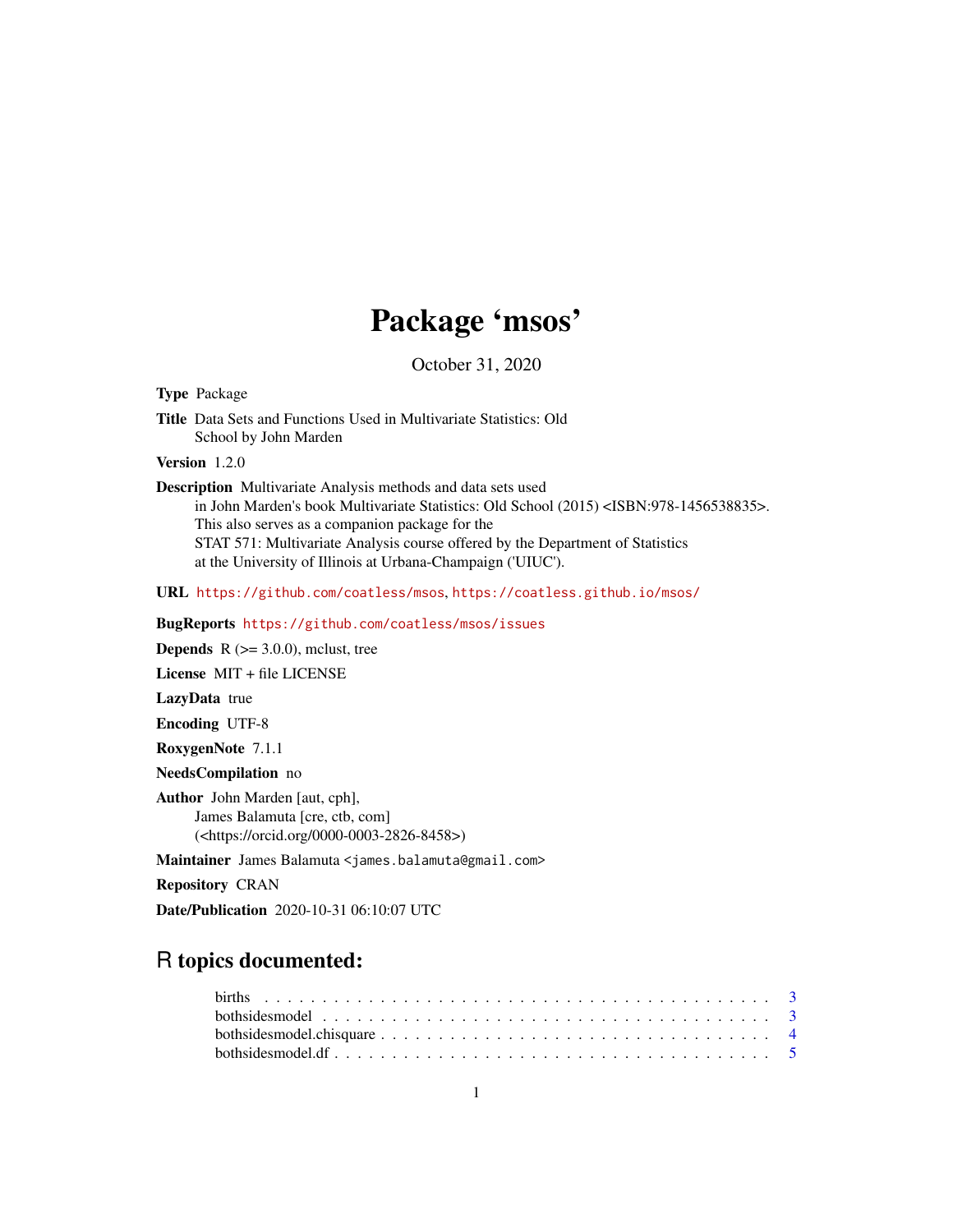|             | 6              |
|-------------|----------------|
|             | $\overline{7}$ |
|             | 8              |
|             | 10             |
|             | 11             |
|             | 12             |
| cars        | 13             |
|             | 14             |
|             | 15             |
|             | 16             |
|             | 17             |
|             | 18             |
|             | 18             |
|             | 19             |
|             | 19             |
|             | 20             |
|             | 21             |
|             | 21             |
|             | 22             |
|             | 23             |
|             | 23             |
|             | 24             |
|             | 25             |
|             | 26             |
|             | 27             |
|             | 28             |
|             | 29             |
|             | 30             |
|             | 30             |
|             | 31             |
|             | 32             |
|             | 33             |
|             | 33             |
|             | 34             |
|             | 35             |
|             | 36             |
| skulls      | 37             |
| softdrinks  | 37             |
|             | 38             |
| Spam        | 39             |
| sportsranks | 41             |
| states      | 42             |
|             | 43             |
|             |                |

**Index**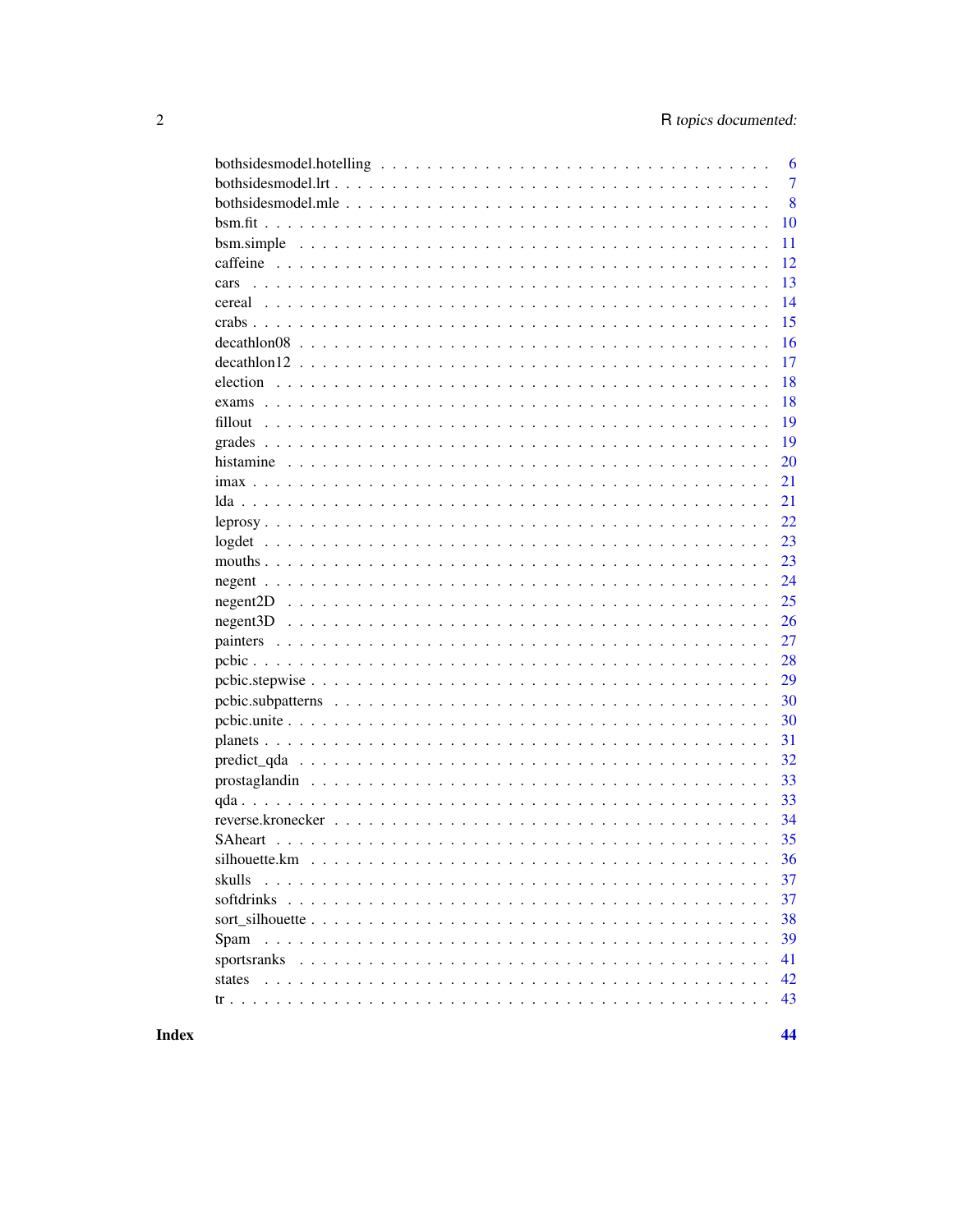<span id="page-2-0"></span>

The data on average number of births for each hour of the day for four hospitals.

### Usage

births

#### Format

A double matrix with 24 observations on the following 4 variables.

Hospital1 Average number of births for each hour of the day within Hospital 1

Hospital2 Average number of births for each hour of the day within Hospital 2

Hospital3 Average number of births for each hour of the day within Hospital 3

Hospital4 Average number of births for each hour of the day within Hospital 4

#### Source

To be determined

<span id="page-2-1"></span>bothsidesmodel *Calculate the least squares estimates*

#### Description

This function fits the model using least squares. It takes an optional pattern matrix P as in (6.51), which specifies which  $\beta_{ij}$ 's are zero.

#### Usage

```
bothsidesmodel(x, y, z = diag(qq), pattern = matrix(1, nrow = p, ncol = l))
```
#### Arguments

| X       | An $N \times P$ design matrix.                                                                                    |
|---------|-------------------------------------------------------------------------------------------------------------------|
| У       | The $N \times Q$ matrix of observations.                                                                          |
| z       | $A Q \times L$ design matrix                                                                                      |
| pattern | An optional $N \times P$ matrix of 0's and 1's indicating which elements of $\beta$ are<br>allowed to be nonzero. |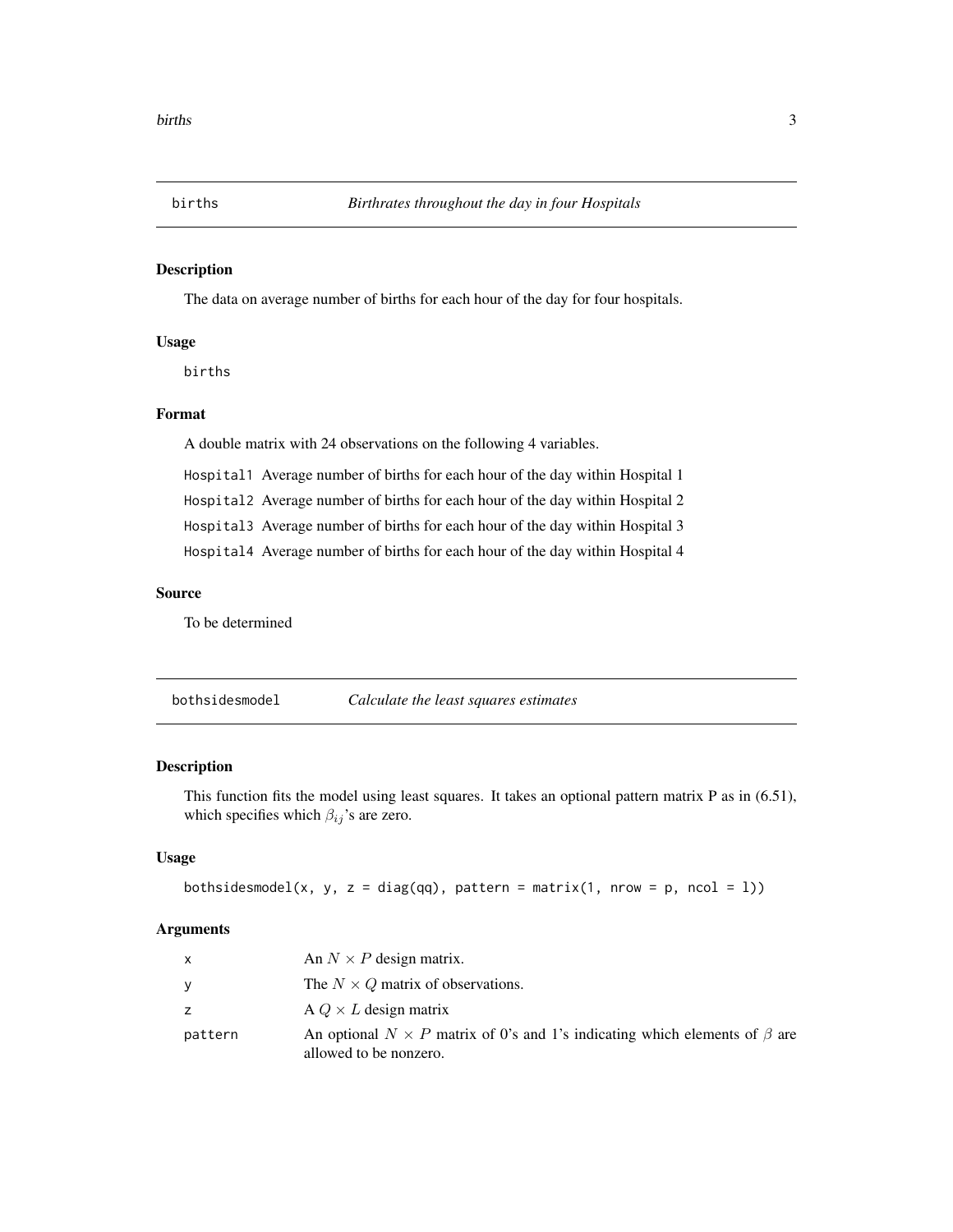#### <span id="page-3-0"></span>Value

A list with the following components:

**Beta** The least-squares estimate of  $\beta$ .

SE The  $P \times L$  matrix with the *ij*th element being the standard error of  $\hat{\beta}_i j$ .

**T** The  $P \times L$  matrix with the *ij*th element being the *t*-statistic based on  $\hat{\beta}_{ij}$ .

**Covbeta** The estimated covariance matrix of the  $\hat{\beta}_{ij}$ 's.

**df** A p-dimensional vector of the degrees of freedom for the t-statistics, where the jth component contains the degrees of freedom for the *j*th column of  $\hat{\beta}$ .

**Sigmaz** The  $Q \times Q$  matrix  $\hat{\Sigma}_z$ .

Cx The  $Q \times Q$  residual sum of squares and crossproducts matrix.

#### See Also

[bothsidesmodel.chisquare](#page-3-1), [bothsidesmodel.df](#page-4-1), [bothsidesmodel.hotelling](#page-5-1), [bothsidesmodel.lrt](#page-6-1), and [bothsidesmodel.mle](#page-7-1).

#### Examples

```
# Mouth Size Example from 6.4.1
data(mouths)
x \leftarrow \text{cbind}(1, \text{mouths[, } 5])y \le - mouths[, 1:4]
z \le cbind(c(1, 1, 1, 1), c(-3, -1, 1, 3), c(1, -1, -1, 1), c(-1, 3, -3, 1))
bothsidesmodel(x, y, z)
```
<span id="page-3-1"></span>bothsidesmodel.chisquare

*Test subsets of* β *are zero*

#### Description

Tests the null hypothesis that an arbitrary subset of the  $\beta_{ij}$ 's is zero, based on the least squares estimates, using the  $\chi^2$  test as in Section 7.1. The null and alternative are specified by pattern matrices  $P_0$  and  $P_A$ , respectively. If the  $P_A$  is omitted, then the alternative will be taken to be the unrestricted model.

#### Usage

```
bothsidesmodel.chisquare(
  x,
 y,
  z,
 pattern0,
 patternA = matrix(1, nrow = ncol(x), ncol = ncol(z)))
```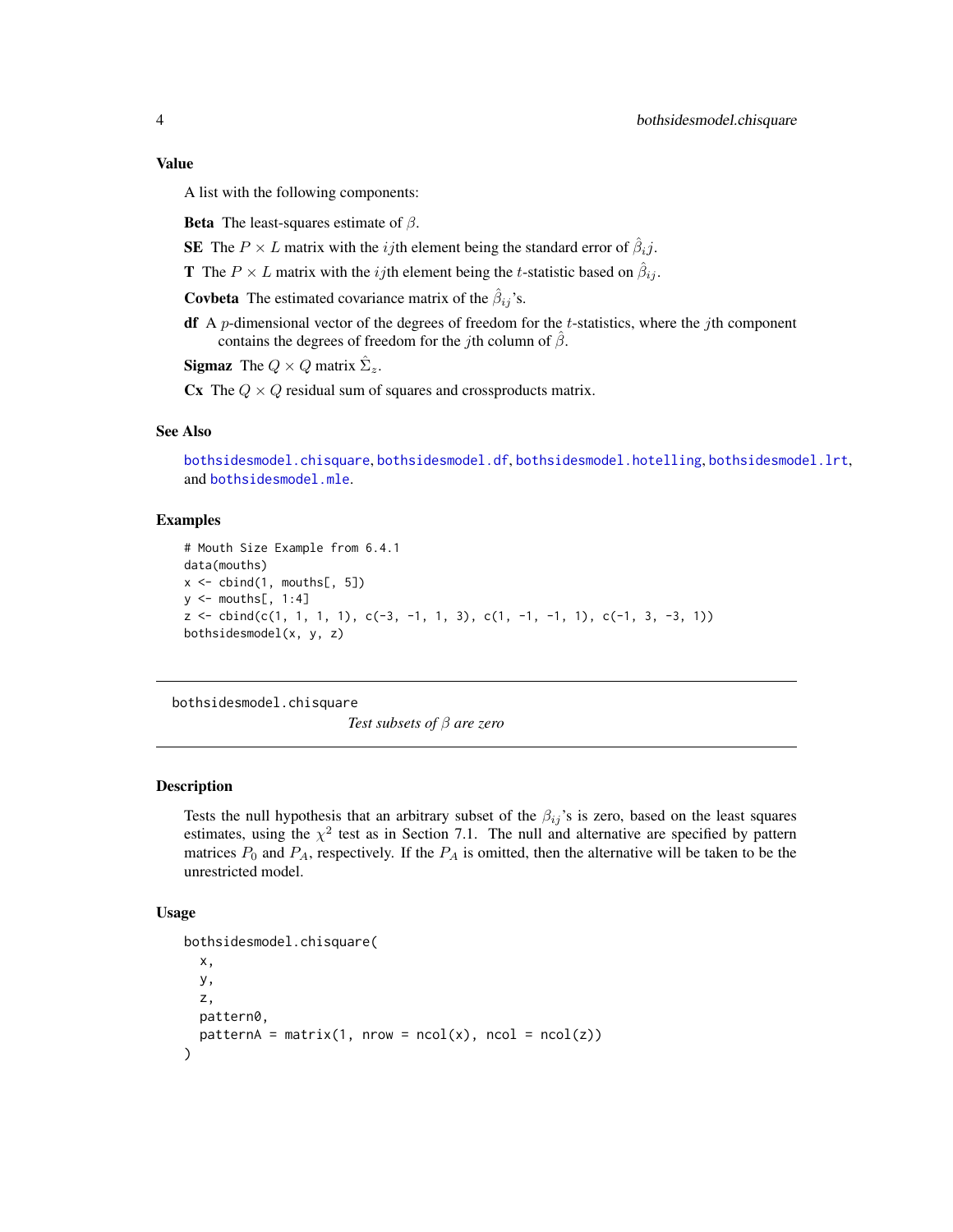### <span id="page-4-0"></span>bothsidesmodel.df 5

### Arguments

| x        | An $N \times P$ design matrix.                                                        |
|----------|---------------------------------------------------------------------------------------|
|          | The $N \times Q$ matrix of observations.                                              |
|          | $A Q \times L$ design matrix.                                                         |
| pattern0 | An $N \times P$ matrix of 0's and 1's specifying the null hypothesis.                 |
| patternA | An optional $N \times P$ matrix of 0's and 1's specifying the alternative hypothesis. |

### Value

A 'list' with the following components:

Theta The vector of estimated parameters of interest.

Covtheta The estimated covariance matrix of the estimated parameter vector.

df The degrees of freedom in the test.

chisq  $T^2$  statistic in (7.4).

pvalue The p-value for the test.

#### See Also

[bothsidesmodel](#page-2-1), [bothsidesmodel.df](#page-4-1), [bothsidesmodel.hotelling](#page-5-1), [bothsidesmodel.lrt](#page-6-1), and [bothsidesmodel.mle](#page-7-1).

### Examples

# TBA - Submit a PR!

<span id="page-4-1"></span>bothsidesmodel.df *Obtain the degrees of freedom for a model.*

## Description

Determines the denominators needed to calculate an unbiased estimator of  $\Sigma_R$ .

#### Usage

```
bothsidesmodel.df(xx, n, pattern)
```
### Arguments

| XX      | Result of $(X^T * X)$ , where T denotes transpose.                                        |
|---------|-------------------------------------------------------------------------------------------|
| n       | Number of rows in observation matrix given                                                |
| pattern | An $N \times P$ matrix of 0's and 1's indicating which elements of $\beta$ are allowed to |
|         | be nonzero.                                                                               |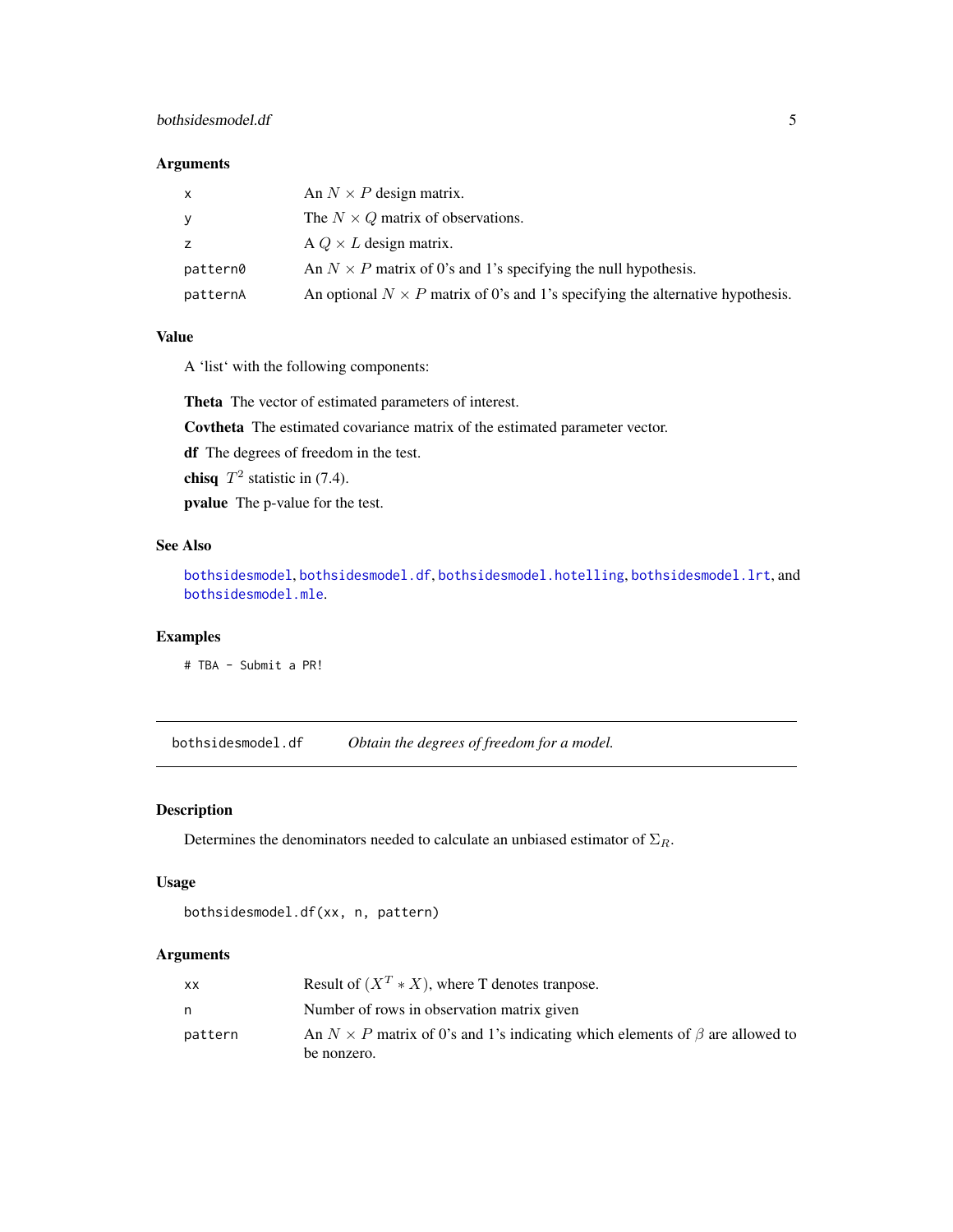### <span id="page-5-0"></span>Value

A numeric matrix of size  $N \times N$  containing the degrees of freedom for the test.

### See Also

[bothsidesmodel](#page-2-1), [bothsidesmodel.chisquare](#page-3-1), [bothsidesmodel.hotelling](#page-5-1), [bothsidesmodel.lrt](#page-6-1), and [bothsidesmodel.mle](#page-7-1).

### Examples

```
# Find the DF for a likelihood ratio test statistic.
x \le - cbind(
  1, c(-2, -1, 0, 1, 2), c(2, -1, -2, -1, 2),c(-1, 2, 0, -2, 1), c(1, -4, 6, -4, 1)
\lambda# or x <- cbind(1, poly(1:5, 4))
data(skulls)
x \leftarrow kronecker(x, \text{rep}(1, 30))y <- skulls[, 1:4]
z \leftarrow diag(4)pattern <- rbind(c(1, 1, 1, 1), 1, 0, 0, 0)
xx \leq t(x) %*% x
bothsidesmodel.df(xx, nrow(y), pattern)
```
<span id="page-5-1"></span>bothsidesmodel.hotelling

*Test blocks of* β *are zero.*

### Description

Performs tests of the null hypothesis H0 :  $\beta^* = 0$ , where  $\beta^*$  is a block submatrix of  $\beta$  as in Section 7.2.

#### Usage

```
bothsidesmodel.hotelling(x, y, z, rows, cols)
```
#### Arguments

| x    | An $N \times P$ design matrix.           |
|------|------------------------------------------|
| у    | The $N \times Q$ matrix of observations. |
| Z    | A $Q \times L$ design matrix             |
| rows | The vector of rows to be tested.         |
| cols | The vector of columns to be tested.      |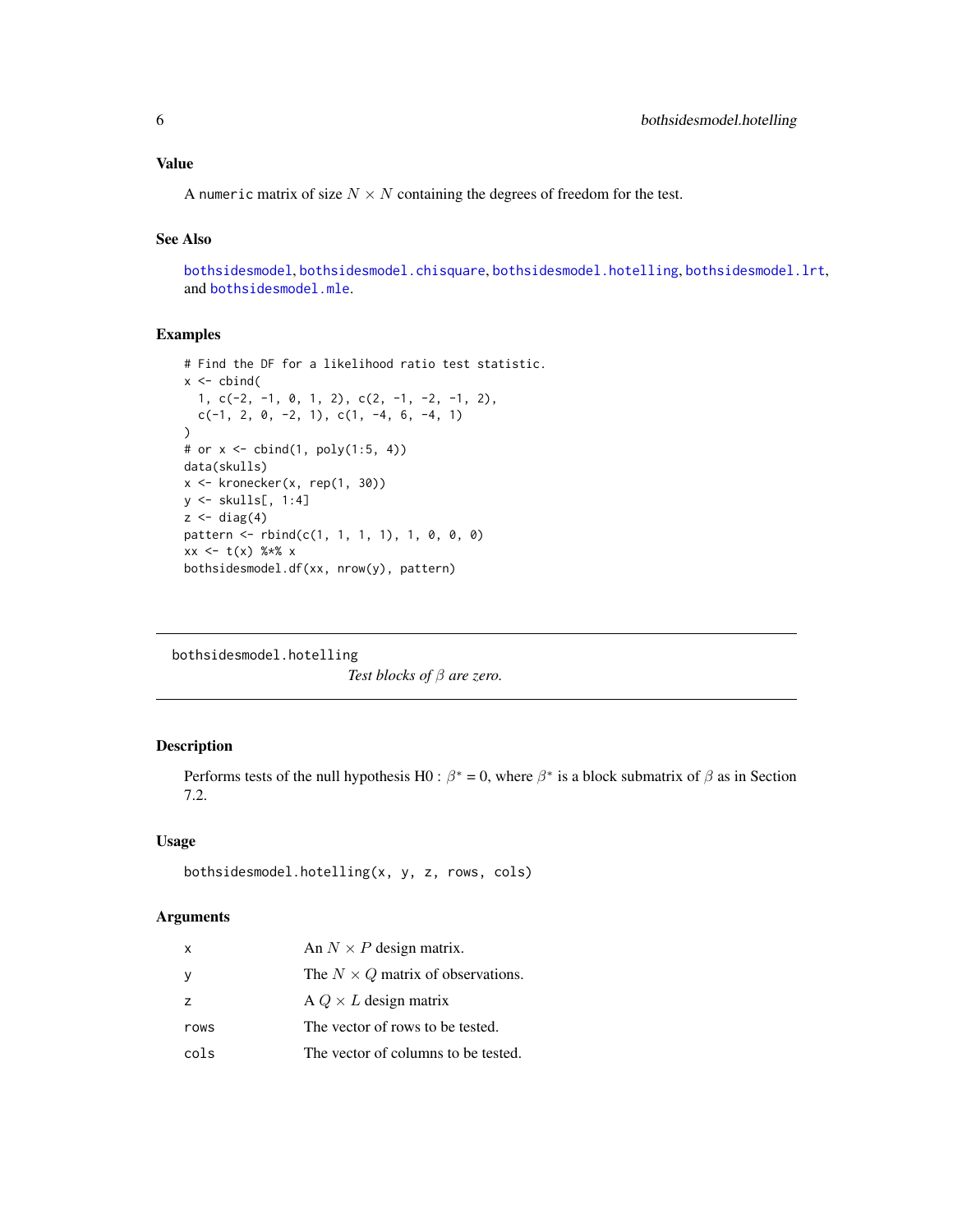### <span id="page-6-0"></span>bothsidesmodel.lrt 7

### Value

A list with the following components:

**Hotelling** A list with the components of the Lawley-Hotelling  $T^2$  test (7.22)

**T2** The  $T^2$  statistic (7.19). **F** The *F* version (7.22) of the  $T^2$  statistic. df The degrees of freedom for the  $F$ . **pvalue** The *p*-value of the  $F$ . Wilks A list with the components of the Wilks  $\Lambda$  test (7.37) lambda The  $\Lambda$  statistic (7.35). **Chisq** The  $\chi^2$  version (7.37) of the  $\Lambda$  statistic, using Bartlett's correction. **df** The degrees of freedom for the  $\chi^2$ . **pvalue** The p-value of the  $\chi^2$ .

### See Also

[bothsidesmodel](#page-2-1), [bothsidesmodel.chisquare](#page-3-1), [bothsidesmodel.df](#page-4-1), [bothsidesmodel.lrt](#page-6-1), and [bothsidesmodel.mle](#page-7-1).

#### Examples

```
# Finds the Hotelling values for example 7.3.1
data(mouths)
x \le cbind(1, mouths[, 5])
y \le - mouths[, 1:4]
z \le cbind(c(1, 1, 1, 1), c(-3, -1, 1, 3), c(1, -1, -1, 1), c(-1, 3, -3, 1))
bothsidesmodel.hotelling(x, y, z, 1:2, 3:4)
```
<span id="page-6-1"></span>bothsidesmodel.lrt *Test subsets of* β *are zero.*

### Description

Tests the null hypothesis that an arbitrary subset of the  $\beta_{ij}$ 's is zero, using the likelihood ratio test as in Section 9.4. The null and alternative are specified by pattern matrices  $P_0$  and  $P_A$ , respectively. If the  $P_A$  is omitted, then the alternative will be taken to be the unrestricted model.

#### Usage

```
bothsidesmodel.lrt(
  x,
 y,
 z,
 pattern0,
 patternA = matrix(1, nrow = ncol(x), ncol = ncol(z)))
```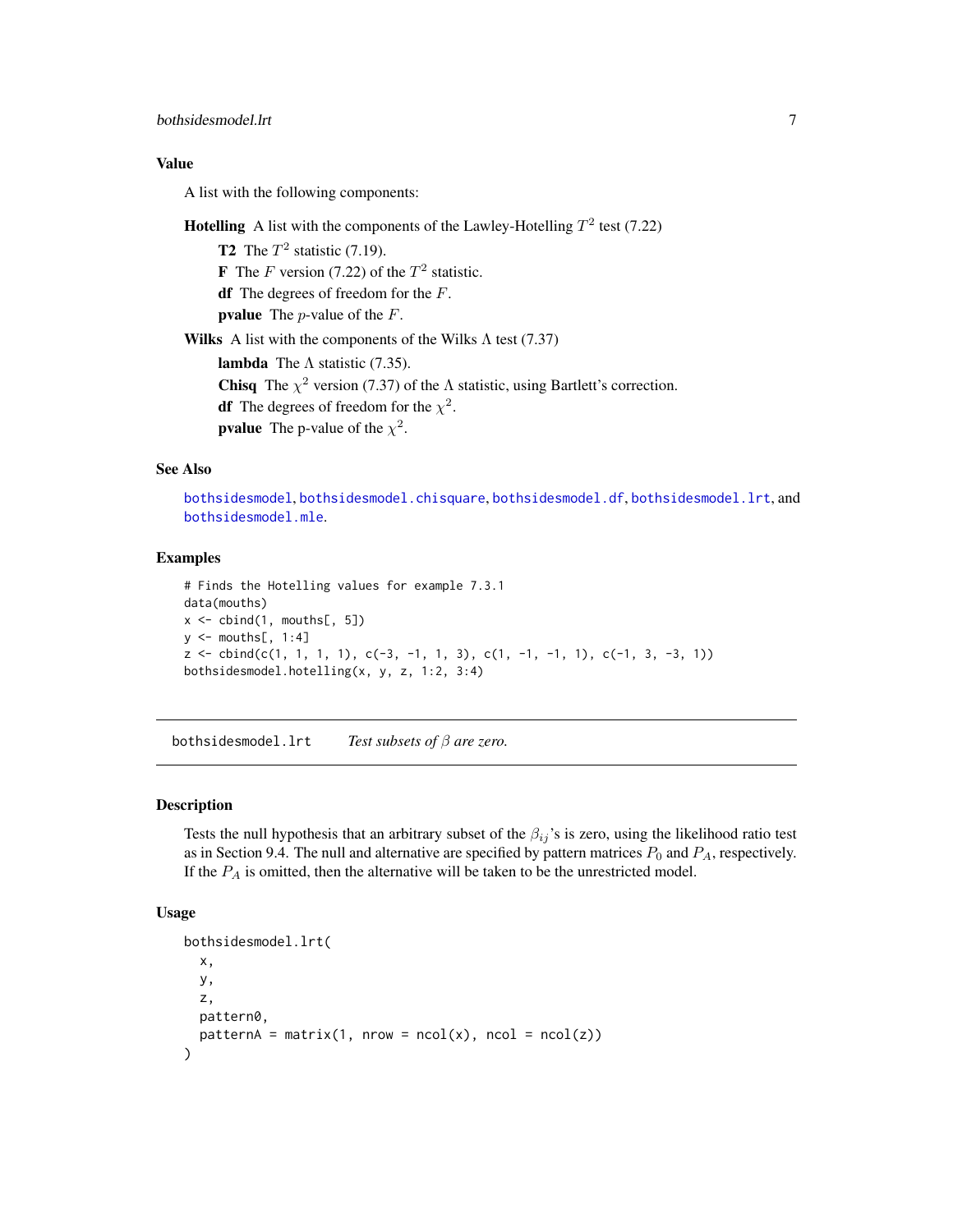#### <span id="page-7-0"></span>Arguments

| x        | An $N \times P$ design matrix.                                                        |
|----------|---------------------------------------------------------------------------------------|
|          | The $N \times Q$ matrix of observations.                                              |
| Z.       | A $Q \times L$ design matrix.                                                         |
| pattern0 | An $N \times P$ matrix of 0's and 1's specifying                                      |
| patternA | An optional $N \times P$ matrix of 0's and 1's specifying the alternative hypothesis. |

#### Value

A list with the following components:

chisq The likelihood ratio statistic in (9.44).

df The degrees of freedom in the test.

pvalue The p-value for the test.

#### See Also

[bothsidesmodel.chisquare](#page-3-1), [bothsidesmodel.df](#page-4-1), [bothsidesmodel.hotelling](#page-5-1), [bothsidesmodel](#page-2-1), and [bothsidesmodel.mle](#page-7-1).

### Examples

```
# Load data
data(caffeine)
# Matrices
x \leftarrow \text{cbind}(rep(1, 28),
  c(rep(-1, 9), rep(0, 10), rep(1, 9)),c(rep(1, 9), rep(-1.8, 10), rep(1, 9))
)
y \leftarrow \text{caffeine}[, -1]z \le cbind(c(1, 1), c(1, -1))
pattern <- cbind(c(rep(1, 3)), 1)
# Fit model
bsm <- bothsidesmodel.lrt(x, y, z, pattern)
```
<span id="page-7-1"></span>bothsidesmodel.mle *Calculate the maximum likelihood estimates*

#### Description

This function fits the model using maximum likelihood. It takes an optional pattern matrix  $P$  as in (6.51), which specifies which  $\beta_{ij}$ 's are zero.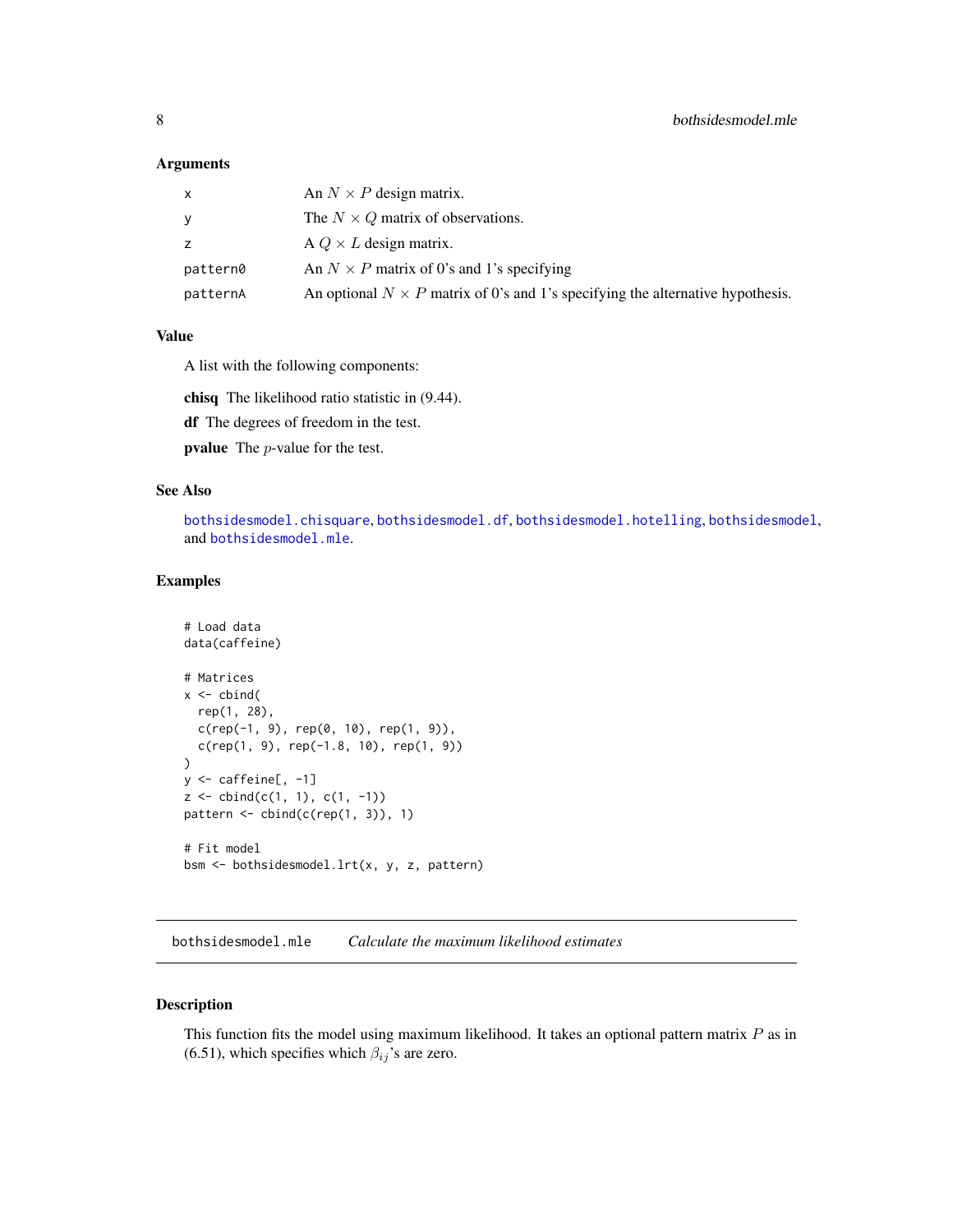### <span id="page-8-0"></span>bothsidesmodel.mle 9

#### Usage

bothsidesmodel.mle(x, y, z = diag(qq), pattern = matrix(1, nrow = p, ncol = 1))

#### Arguments

| x       | An $N \times P$ design matrix.                                                                                    |
|---------|-------------------------------------------------------------------------------------------------------------------|
| v       | The $N \times Q$ matrix of observations.                                                                          |
| Z.      | A $Q \times L$ design matrix                                                                                      |
| pattern | An optional $N \times P$ matrix of 0's and 1's indicating which elements of $\beta$ are<br>allowed to be nonzero. |

#### Value

A list with the following components:

**Beta** The least-squares estimate of  $\beta$ .

**SE** The  $P \times L$  matrix with the *ij*th element being the standard error of  $\hat{\beta}_{ij}$ .

**T** The  $P \times L$  matrix with the *ij*th element being the *t*-statistic based on  $\hat{\beta}_{ij}$ .

**Covbeta** The estimated covariance matrix of the  $\hat{\beta}_{ij}$ 's.

**df** A p-dimensional vector of the degrees of freedom for the t-statistics, where the jth component contains the degrees of freedom for the *j*th column of  $\hat{\beta}$ .

**Sigmaz** The  $Q \times Q$  matrix  $\hat{\Sigma}_z$ .

Cx The  $Q \times Q$  residual sum of squares and crossproducts matrix.

**ResidSS** The dimension of the model, counting the nonzero  $\beta_{ij}$ 's and components of  $\Sigma_z$ .

**Deviance** Mallow's  $C_p$  Statistic.

**Dim** The dimension of the model, counting the nonzero  $\beta_{ij}$ 's and components of  $\Sigma_z$ 

AICc The corrected AIC criterion from (9.87) and (aic19)

BIC The BIC criterion from  $(9.56)$ .

#### See Also

[bothsidesmodel.chisquare](#page-3-1), [bothsidesmodel.df](#page-4-1), [bothsidesmodel.hotelling](#page-5-1), [bothsidesmodel.lrt](#page-6-1), and [bothsidesmodel](#page-2-1).

#### Examples

```
data(mouths)
x \leftarrow \text{cbind}(1, \text{mouths}[, 5])y \le - mouths[, 1:4]
z \leftarrow \text{cbind}(1, c(-3, -1, 1, 3), c(-1, 1, 1, -1), c(-1, 3, -3, 1))bothsidesmodel.mle(x, y, z, cbind(c(1, 1), 1, 0, 0))
```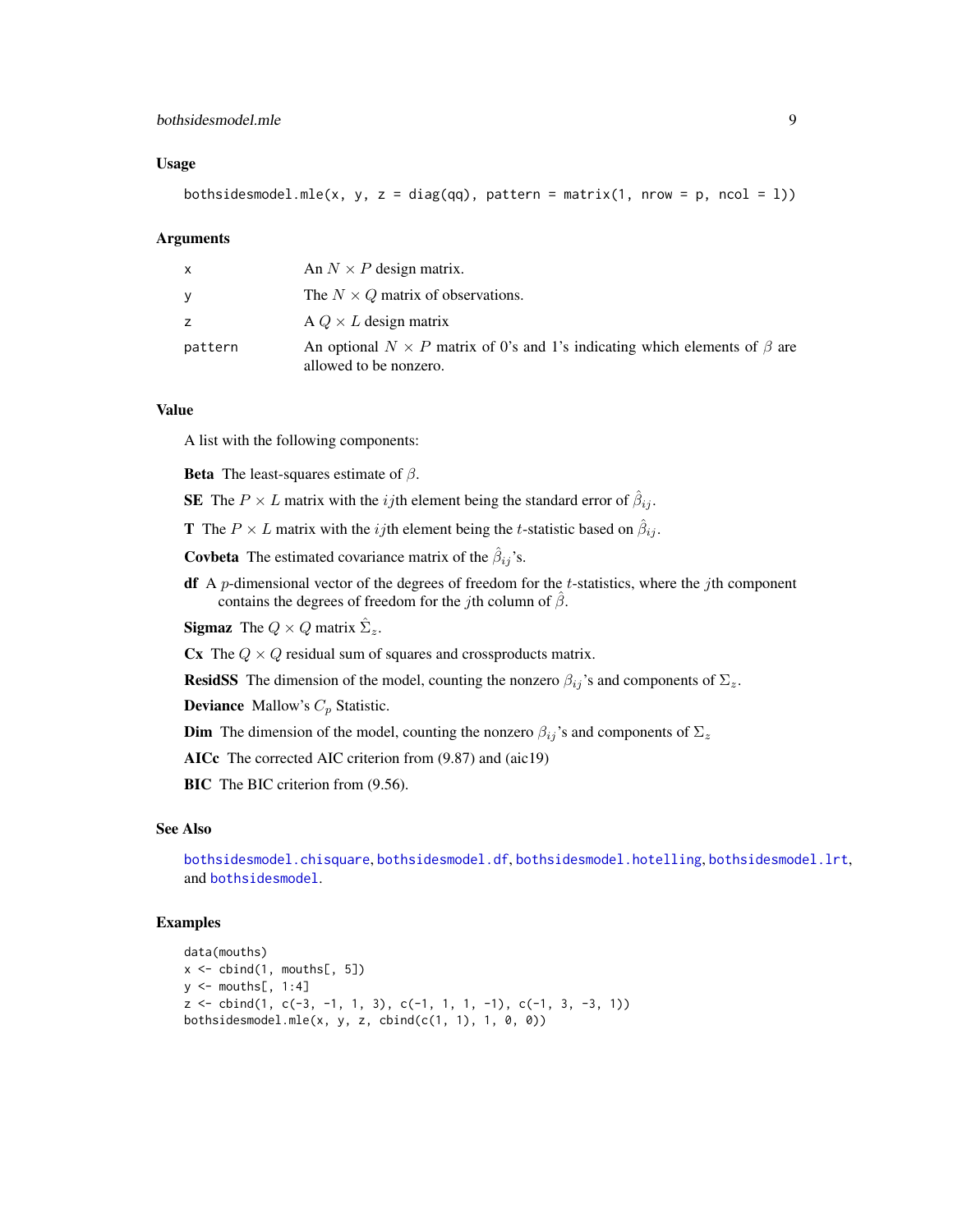<span id="page-9-1"></span><span id="page-9-0"></span>

Generates  $\beta$  estimates for MLE using a conditioning approach with patterning support.

#### Usage

bsm.fit(x, y, z, pattern)

#### Arguments

| $\mathsf{x}$ | An $N \times (P + F)$ design matrix, where F is the number of columns conditioned<br>on. This is equivalent to the multiplication of $xyzb$ .           |
|--------------|---------------------------------------------------------------------------------------------------------------------------------------------------------|
| y            | The $N \times (Q - F)$ matrix of observations, where F is the number of columns<br>conditioned on. This is equivalent to the multiplication of $Yz_a$ . |
|              | A $(Q - F) \times L$ design matrix, where F is the number of columns conditioned<br>on.                                                                 |
| pattern      | An optional $N - FxF$ matrix of 0's and 1's indicating which elements of $\beta$ are<br>allowed to be nonzero.                                          |

#### Value

A list with the following components:

**Beta** The least-squares estimate of  $\beta$ .

SE The  $(P + F) \times L$  matrix with the *ij*th element being the standard error of  $\hat{\beta}_i j$ .

**T** The  $(P + F) \times L$  matrix with the *ij*th element being the t-statistic based on  $\hat{\beta}_i j$ .

**Covbeta** The estimated covariance matrix of the  $\hat{\beta}_i j$ 's.

**df** A *p*-dimensional vector of the degrees of freedom for the *t*-statistics, where the *j*th component contains the degrees of freedom for the jth column of  $\hat{\beta}$ .

**Sigmaz** The  $(Q - F) \times (Q - F)$  matrix  $\hat{\Sigma}_z$ .

Cx The  $Q \times Q$  residual sum of squares and crossproducts matrix.

### See Also

[bothsidesmodel.mle](#page-7-1) and [bsm.simple](#page-10-1)

#### Examples

# NA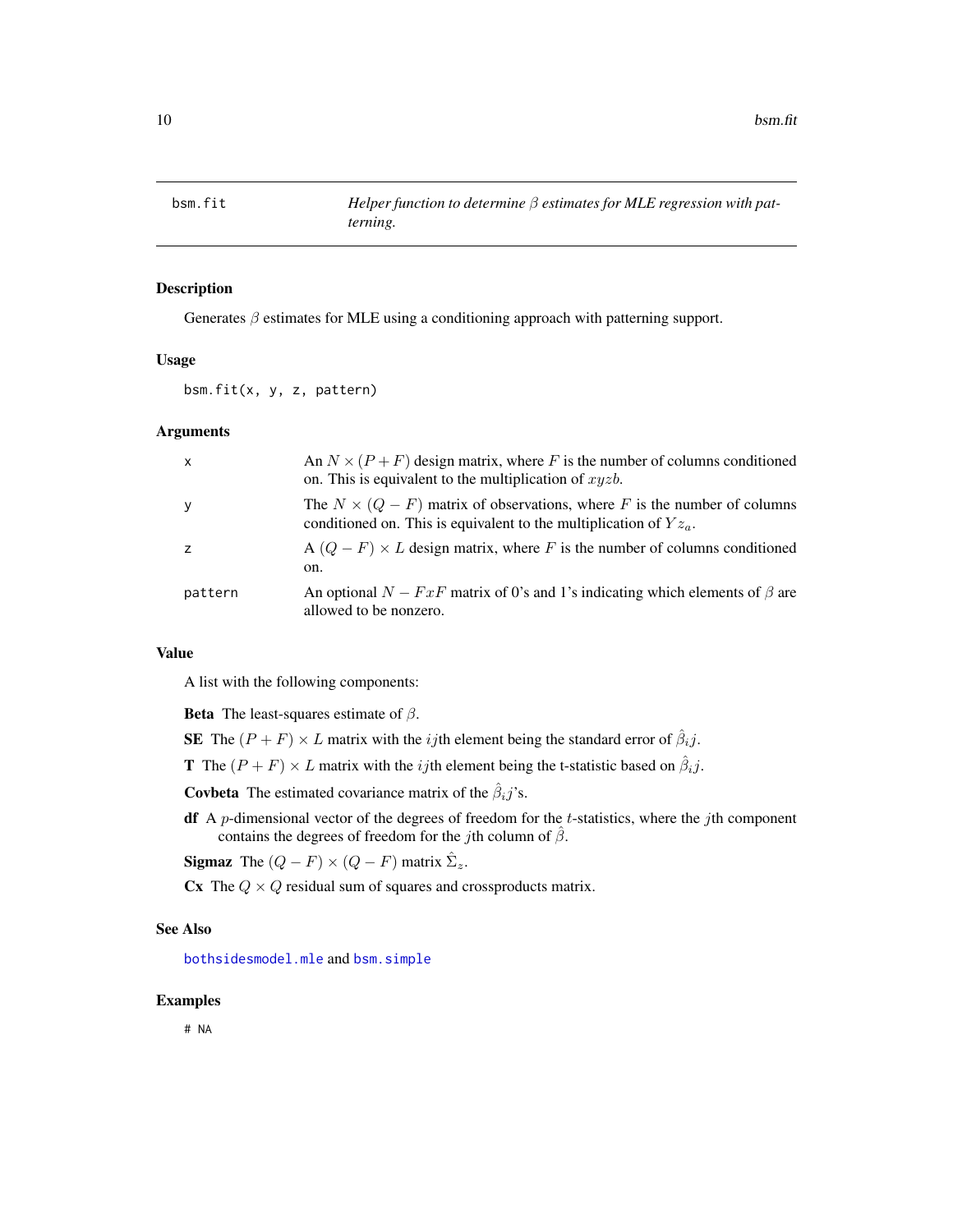<span id="page-10-1"></span><span id="page-10-0"></span>

Generates  $\beta$  estimates for MLE using a conditioning approach.

#### Usage

bsm.simple(x, y, z)

### Arguments

| $\mathsf{x}$   | An $N \times (P + F)$ design matrix, where F is the number of columns conditioned<br>on. This is equivalent to the multiplication of $xyzb$ .           |
|----------------|---------------------------------------------------------------------------------------------------------------------------------------------------------|
| y              | The $N \times (Q - F)$ matrix of observations, where F is the number of columns<br>conditioned on. This is equivalent to the multiplication of $Yz_a$ . |
| $\overline{z}$ | A $(Q - F) \times L$ design matrix, where F is the number of columns conditioned<br>on.                                                                 |

### Details

The technique used to calculate the estimates is described in section 9.3.3.

### Value

A list with the following components:

**Beta** The least-squares estimate of  $\beta$ .

SE The  $(P + F) \times L$  matrix with the *ij*th element being the standard error of  $\hat{\beta}_i j$ .

**T** The  $(P + F) \times L$  matrix with the *ij*th element being the t-statistic based on  $\hat{\beta}_i j$ .

**Covbeta** The estimated covariance matrix of the  $\hat{\beta}_i j$ 's.

df A  $p$ -dimensional vector of the degrees of freedom for the  $t$ -statistics, where the  $j$ th component contains the degrees of freedom for the *j*th column of  $\hat{\beta}$ .

**Sigmaz** The  $(Q - F) \times (Q - F)$  matrix  $\hat{\Sigma}_z$ .

Cx The  $Q \times Q$  residual sum of squares and crossproducts matrix.

#### See Also

[bothsidesmodel.mle](#page-7-1) and [bsm.fit](#page-9-1)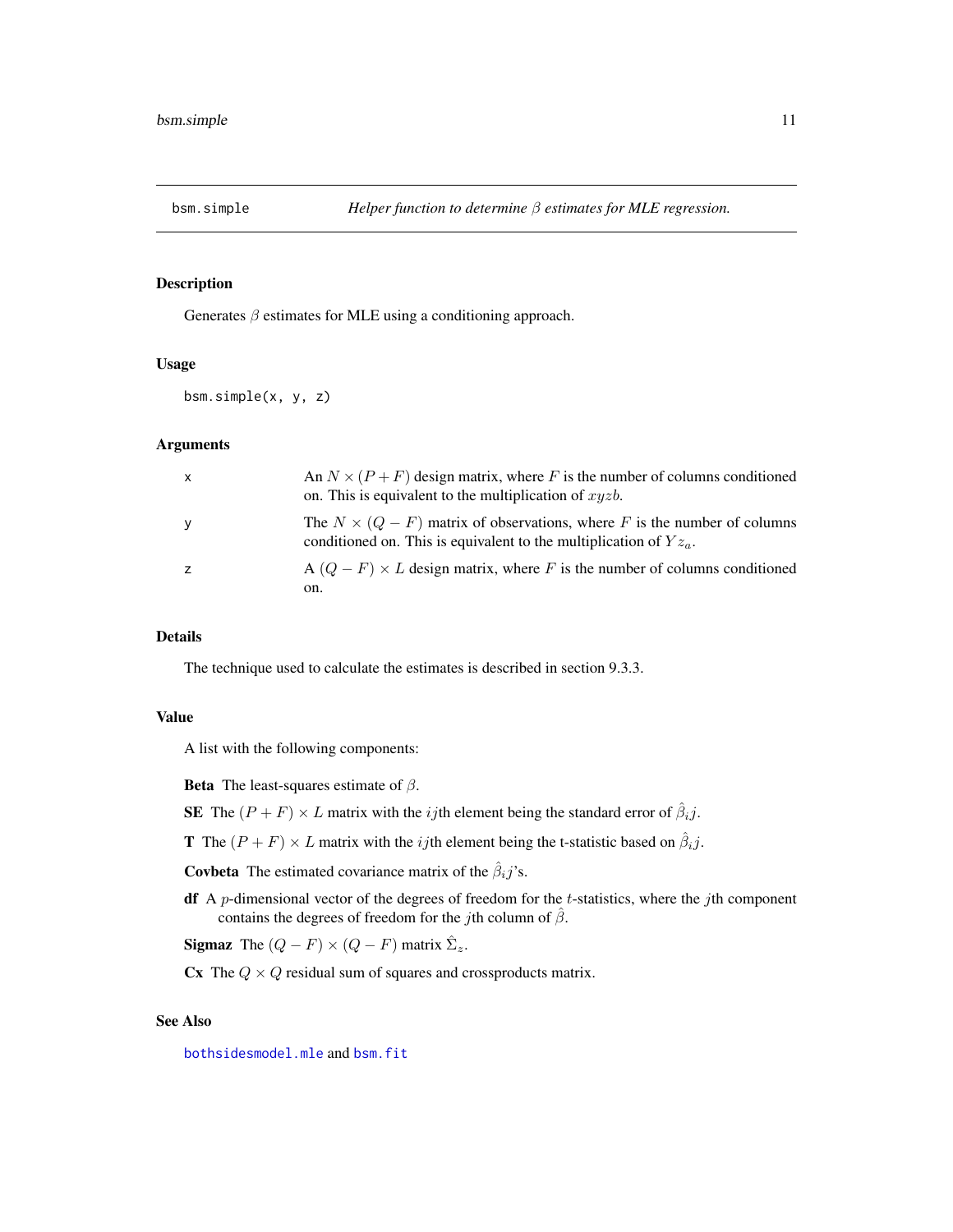#### <span id="page-11-0"></span>Examples

```
# Taken from section 9.3.3 to show equivalence to methods.
data(mouths)
x \le cbind(1, mouths[, 5])
y \le - mouths[, 1:4]
z \le cbind(1, c(-3, -1, 1, 3), c(-1, 1, 1, -1), c(-1, 3, -3, 1))
yz \leftarrow y %*% solve(t(z))
yza <- yz[, 1:2]
xyzb \leftarrow \text{cbind}(x, yz[, 3:4])lm(yza ~ xyzb - 1)bsm.simple(xyzb, yza, diag(2))
```
caffeine *The Effects of Caffeine*

#### **Description**

Henson et al. [1996] conducted an experiment to see whether caffeine has a negative effect on short-term visual memory. High school students were randomly chosen: 9 from eighth grade, 10 from tenth grade, and 9 from twelfth grade. Each person was tested once after having caffeinated Coke, and once after having decaffeinated Coke. After each drink, the person was given ten seconds to try to memorize twenty small, common objects, then allowed a minute to write down as many as could be remembered. The main question of interest is whether people remembered more objects after the Coke without caffeine than after the Coke with caffeine.

#### Usage

caffeine

### Format

A double matrix with 28 observations on the following 3 variables.

Grade Grade of the Student, which is either 8th, 10th, or 12th

Without Number of items remembered after drinking Coke without Caffine

With Number of items remembered after drinking Coke with Caffine

#### Source

Claire Henson, Claire Rogers, and Nadia Reynolds. Always Coca-Cola. Technical report, University Laboratory High School, Urbana, IL, 1996.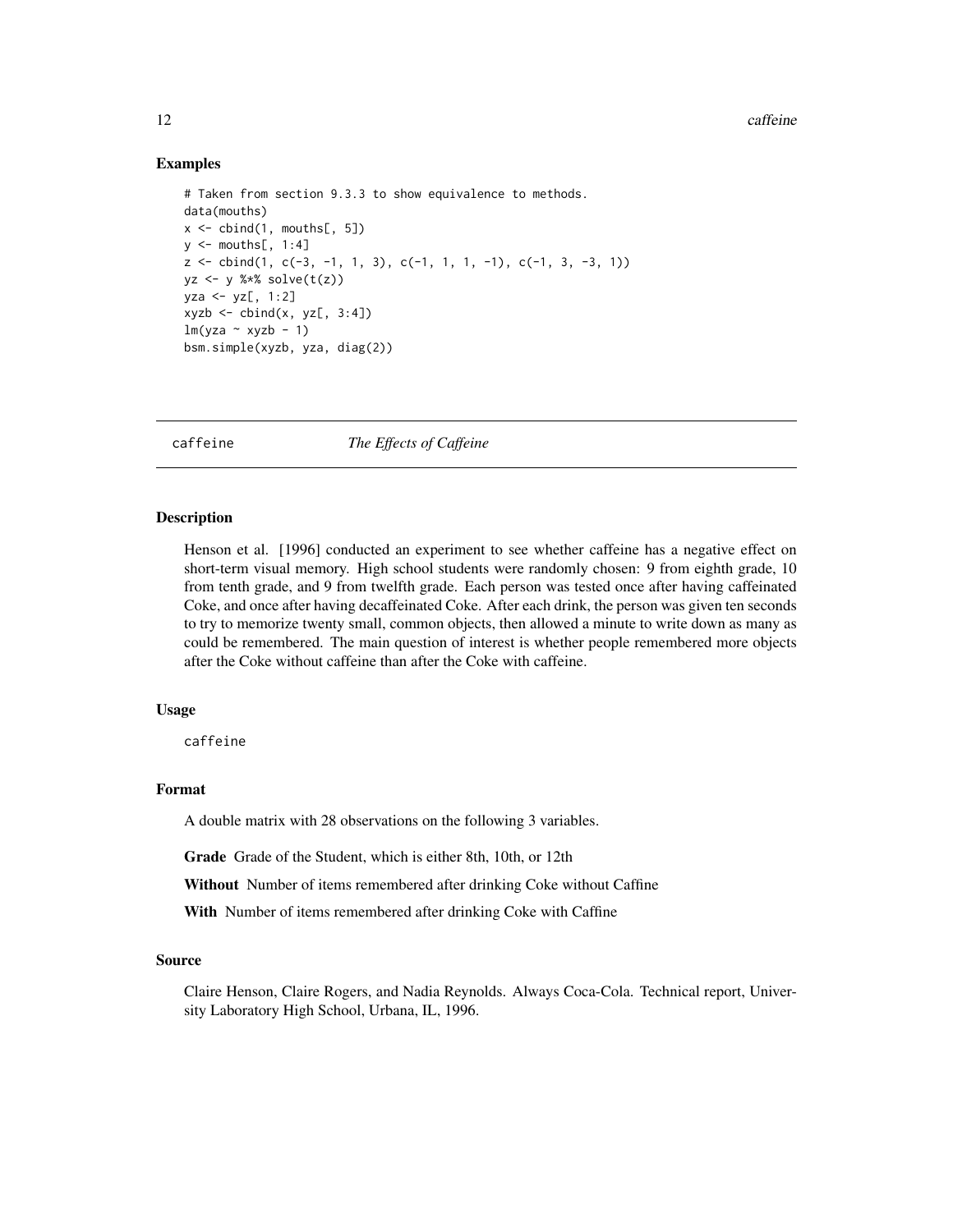The data set cars [Consumers' Union, 1990] contains 111 models of automobile. The original data can be found in the S-Plus? [TIBCO Software Inc., 2009] data frame cu.dimensions. In cars, the variables have been normalized to have medians of 0 and median absolute deviations (MAD) of 1.4826 (the MAD for a N(0, 1)).

#### Usage

cars

#### Format

A double matrix with 111 observations on the following 11 variables.

Length Overall length, in inches, as supplied by manufacturer.

Wheelbase Length of wheelbase, in inches, as supplied by manufacturer.

Width Width of car, in inches, as supplied by manufacturer.

Height Height of car, in inches, as supplied by manufacturer

- FrontHd Distance between the car's head-liner and the head of a 5 ft. 9 in. front seat passenger, in inches, as measured by CU.
- RearHd Distance between the car's head-liner and the head of a 5 ft 9 in. rear seat passenger, in inches, as measured by CU

FrtLegRoom Maximum front leg room, in inches, as measured by CU.

RearSeating Rear fore-and-aft seating room, in inches, as measured by CU.

FrtShld Front shoulder room, in inches, as measured by CU.

RearShld Rear shoulder room, in inches, as measured by CU.

Luggage Luggage Area in Car.

#### Source

Consumers' Union. Body dimensions. Consumer Reports, April 286 - 288, 1990.

<span id="page-12-0"></span>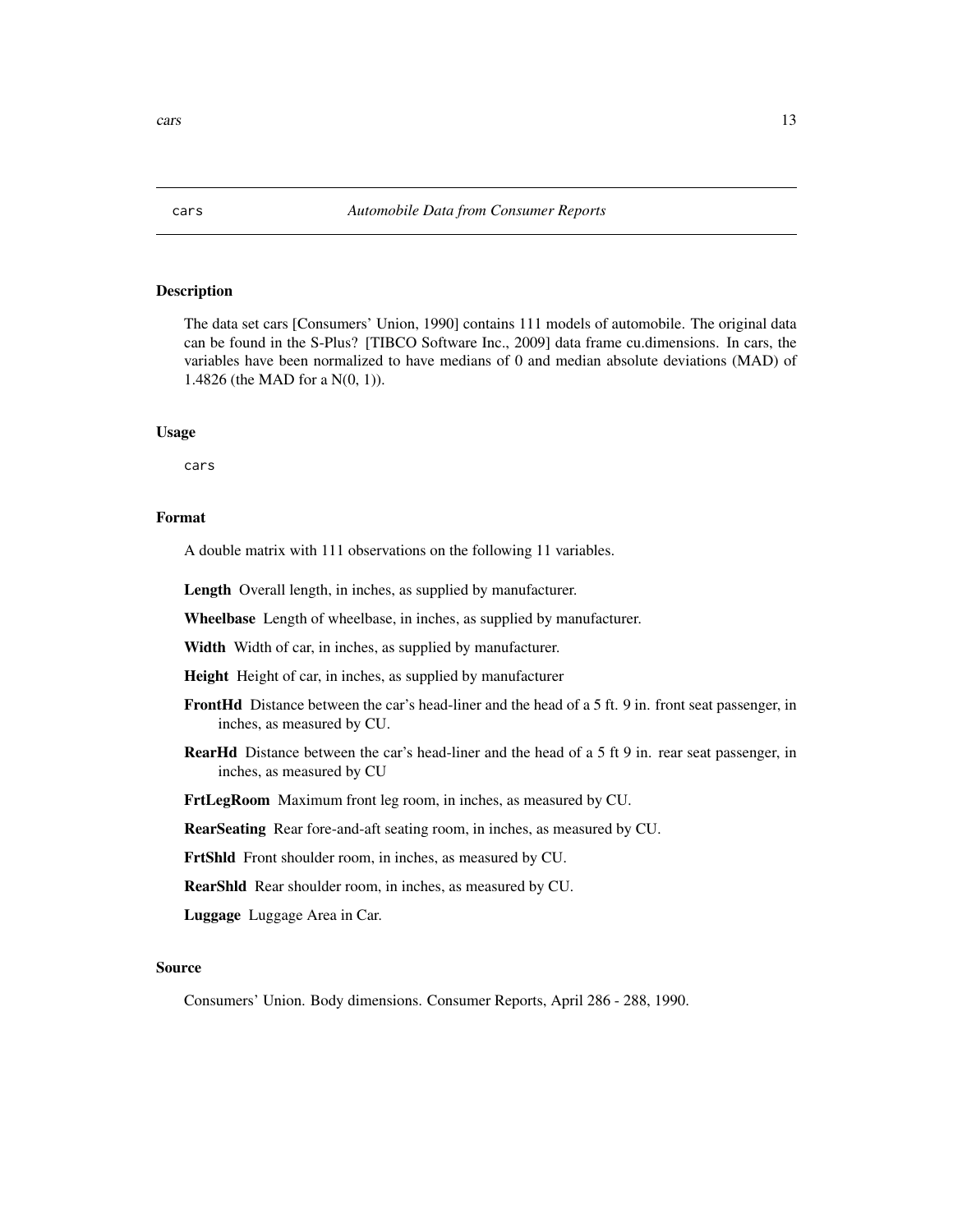<span id="page-13-0"></span>cereal *Cereal*

### **Description**

Chakrapani and Ehrenberg [1981] analyzed people's attitudes towards a variety of breakfast cereals. The data matrix cereal is 8 ? 11, with rows corresponding to eight cereals, and columns corresponding to potential attributes about cereals. The original data consisted of the percentage of subjects who thought the given cereal possessed the given attribute. The present matrix has been doubly centered, so that the row means and columns means are all zero. (The original data can be found in the S-Plus [TIBCO Software Inc., 2009] data set cereal.attitude.)

### Usage

cereal

### Format

A double matrix with 8 observations on the following 11 variables.

Return A cereal one would come back to

Tasty Tastes good

Popular Popular with the entire family

Nourishing Cereal is fulfilling

NaturalFlavor Cereal lacks flavor additives

Affordable Cereal is priced well for the content

GoodValue Quantity for Price

Crispy Stays crispy in milk

Fit Keeps one fit

Fun Fun for children

#### Source

T. K. Chakrapani and A. S. C. Ehrenberg. An alternative to factor analysis in marketing research part 2: Between group analysis. Professional Marketing Research Society Journal, 1:32-38, 1981.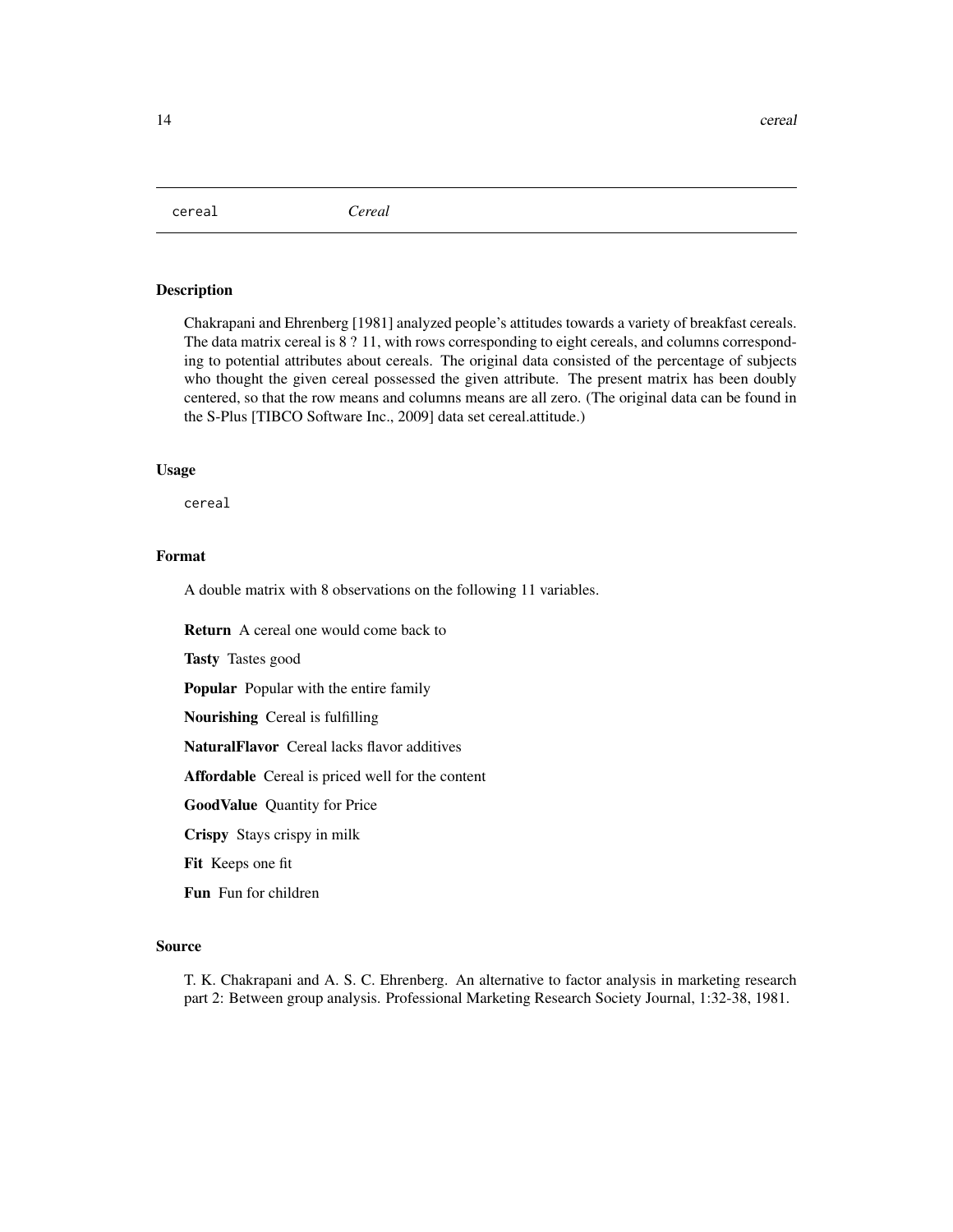<span id="page-14-0"></span>

The crabs data frame has 200 rows and 8 columns, describing 5 morphological measurements on 50 crabs each of two colour forms and both sexes, of the species *Leptograpsus variegatus* collected at Fremantle, W. Australia.

#### Usage

crabs

### Format

This data frame contains the following columns:

sp species - "B" or "O" for blue or orange.

sex "M" (Male) or "F" (Female).

index index 1:50 within each of the four groups.

- FL frontal lobe size (mm).
- RW rear width (mm).
- CL carapace length (mm).
- CW carapace width (mm).
- BD body depth (mm).

### Source

Campbell, N.A. and Mahon, R.J. (1974) A multivariate study of variation in two species of rock crab of genus *Leptograpsus. Australian Journal of Zoology* 22, 417–425.

MASS, R-Package

### References

Venables, W. N. and Ripley, B. D. (2002) *Modern Applied Statistics with S.* Fourth edition. Springer.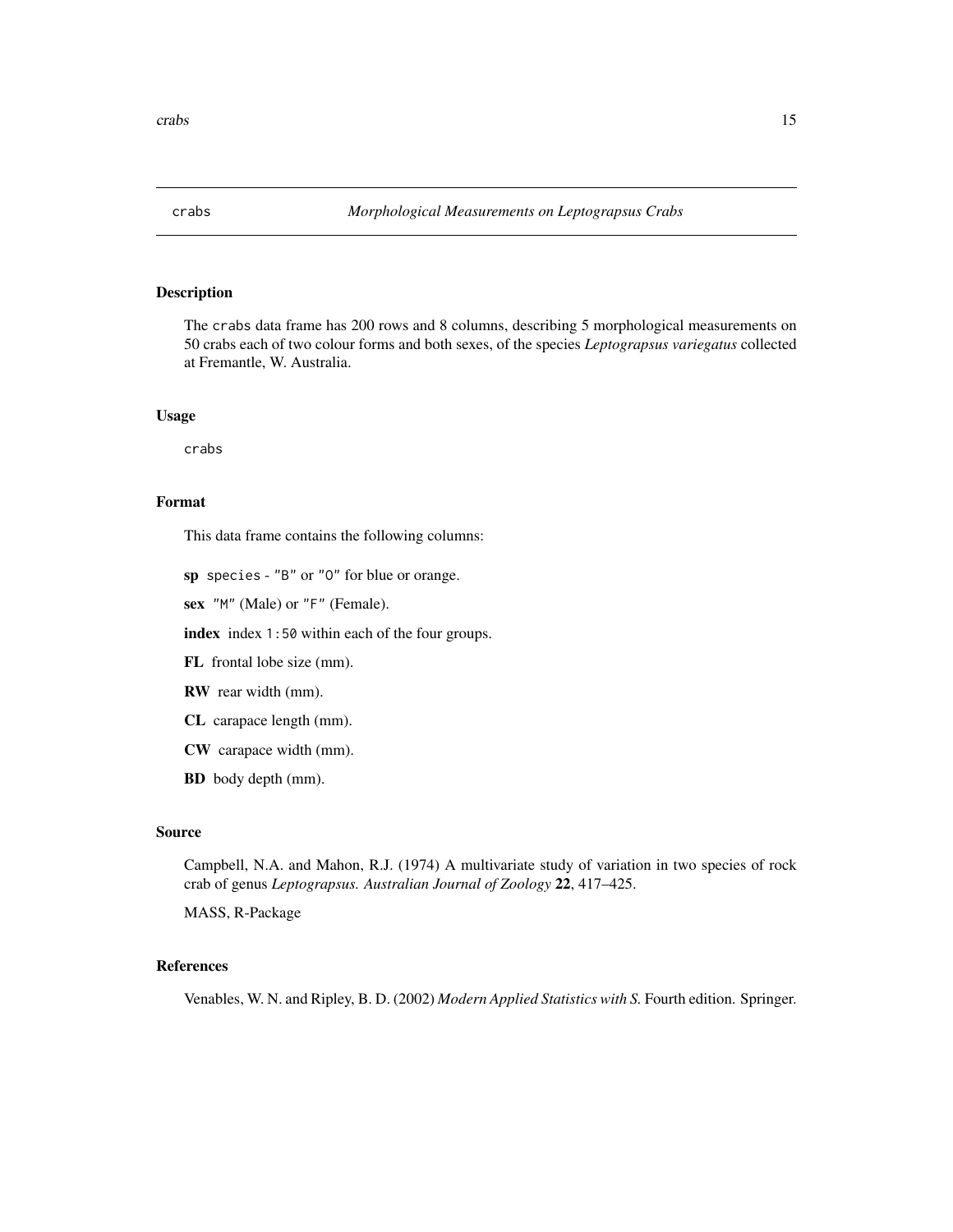<span id="page-15-0"></span>

The decathlon data set has scores on the top 24 men in the decathlon (a set of ten events) at the 2008 Olympics. The scores are the numbers of points each participant received in each event, plus each person's total points.

### Usage

decathlon08

### Format

A double matrix with 24 observations on the following 11 variables.

X\_100meter Individual point score for 100 Meter event.

LongJump Individual point score for Long Jump event.

ShotPut Individual point score for Shot Put event.

HighJump Individual point score for High Jump event.

X\_400meter Individual point score for 400 Meter event.

Hurdles Individual point score for 110 Hurdles event.

Discus Individual point score for Discus event.

PoleVault Individual point score for Pole Vault event.

Javelin Individual point score for Javelin event.

X\_1500meter Individual point score for 1500 Meter event.

Total Individual total point score for events participated in.

#### Source

NBC's Olympic site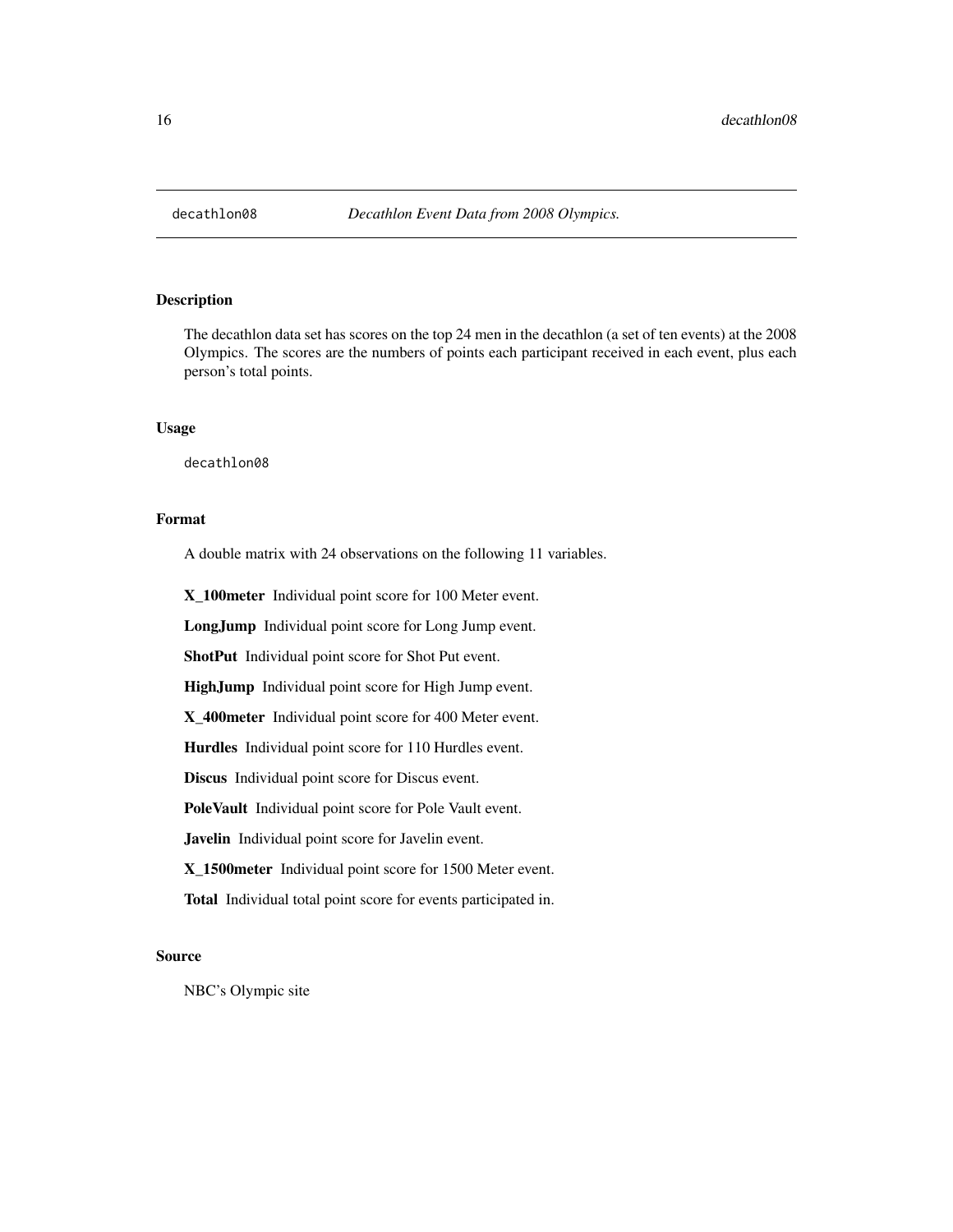<span id="page-16-0"></span>The decathlon data set has scores on the top 26 men in the decathlon (a set of ten events) at the 2012 Olympics. The scores are the numbers of points each participant received in each event, plus each person's total points.

### Usage

decathlon12

### Format

A double matrix with 26 observations on the following 11 variables.

Meter100 Individual point score for 100 Meter event.

LongJump Individual point score for Long Jump event.

ShotPut Individual point score for Shot Put event.

HighJump Individual point score for High Jump event.

Meter400 Individual point score for 400 Meter event.

Hurdles110 Individual point score for 110 Hurdles event.

Discus Individual point score for Discus event.

PoleVault Individual point score for Pole Vault event.

Javelin Individual point score for Javelin event.

Meter1500 Individual point score for 1500 Meter event.

Total Individual total point score for events participated in.

#### Source

NBC's Olympic site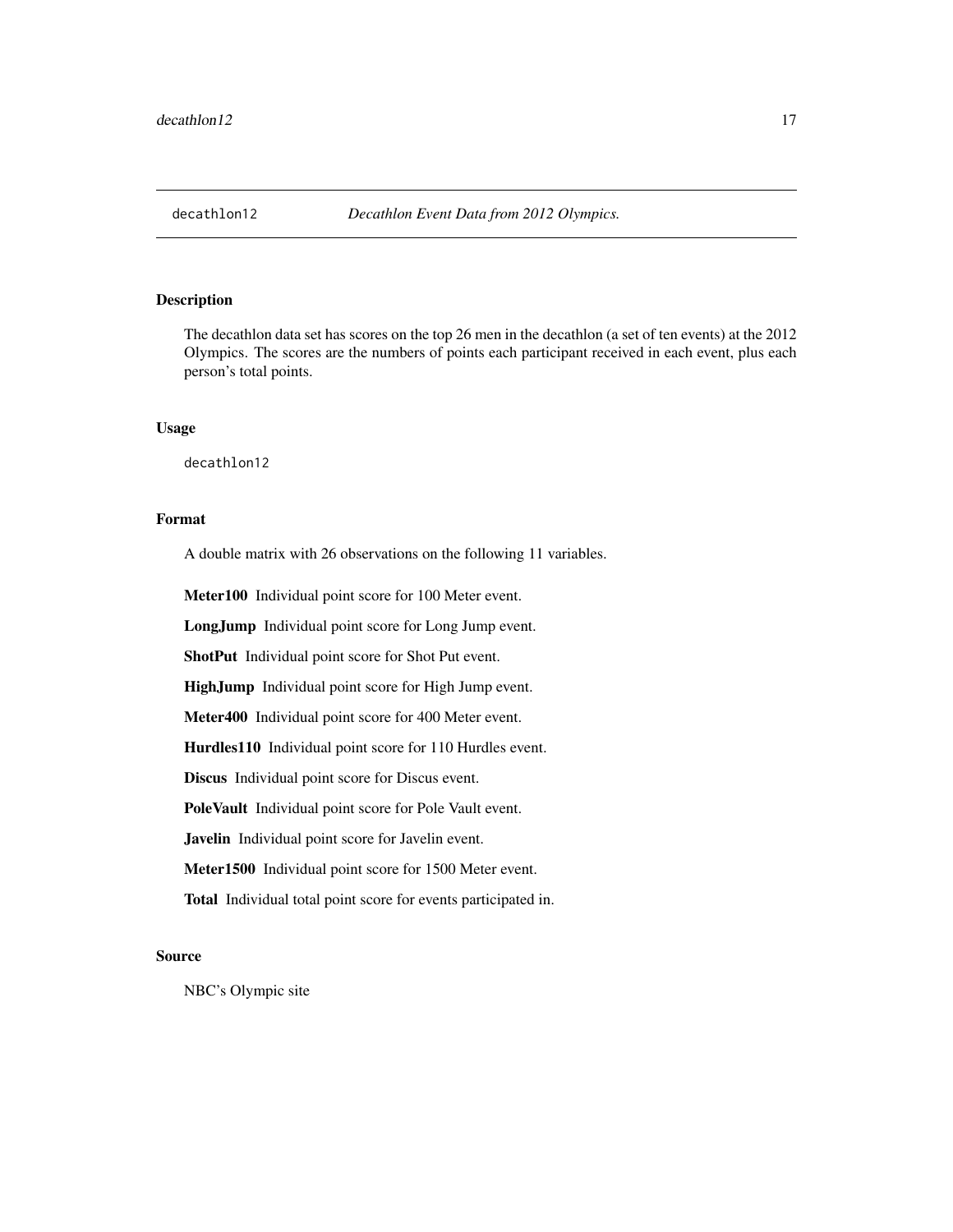<span id="page-17-0"></span>The data set election has the results of the first three US presidential races of the 2000's (2000, 2004, 2008). The observations are the 50 states plus the District of Columbia, and the values are the  $(D - R)/(D + R)$  for each state and each year, where D is the number of votes the Democrat received, and R is the number the Republican received.

#### Usage

election

### Format

A double matrix with 51 observations on the following 3 variables.

2000 Results for 51 States in Year 2000

2004 Results for 51 States in Year 2004

2008 Results for 51 States in Year 2008

#### Source

Calculated by Prof. John Marden, data source to be announced.

exams *Statistics Students' Scores on Exams*

#### **Description**

The exams matrix has data on 191 statistics students, giving their scores (out of 100) on the three midterm exams, and the final exam.

#### Usage

exams

#### Format

A double matrix with 191 observations on the following 4 variables.

Midterm1 Student score on the first midterm out of 100.

Midterm2 Student score on the second midterm out of 100.

Midterm3 Student score on the third midterm out of 100.

FinalExam Student score on the Final Exam out of 100.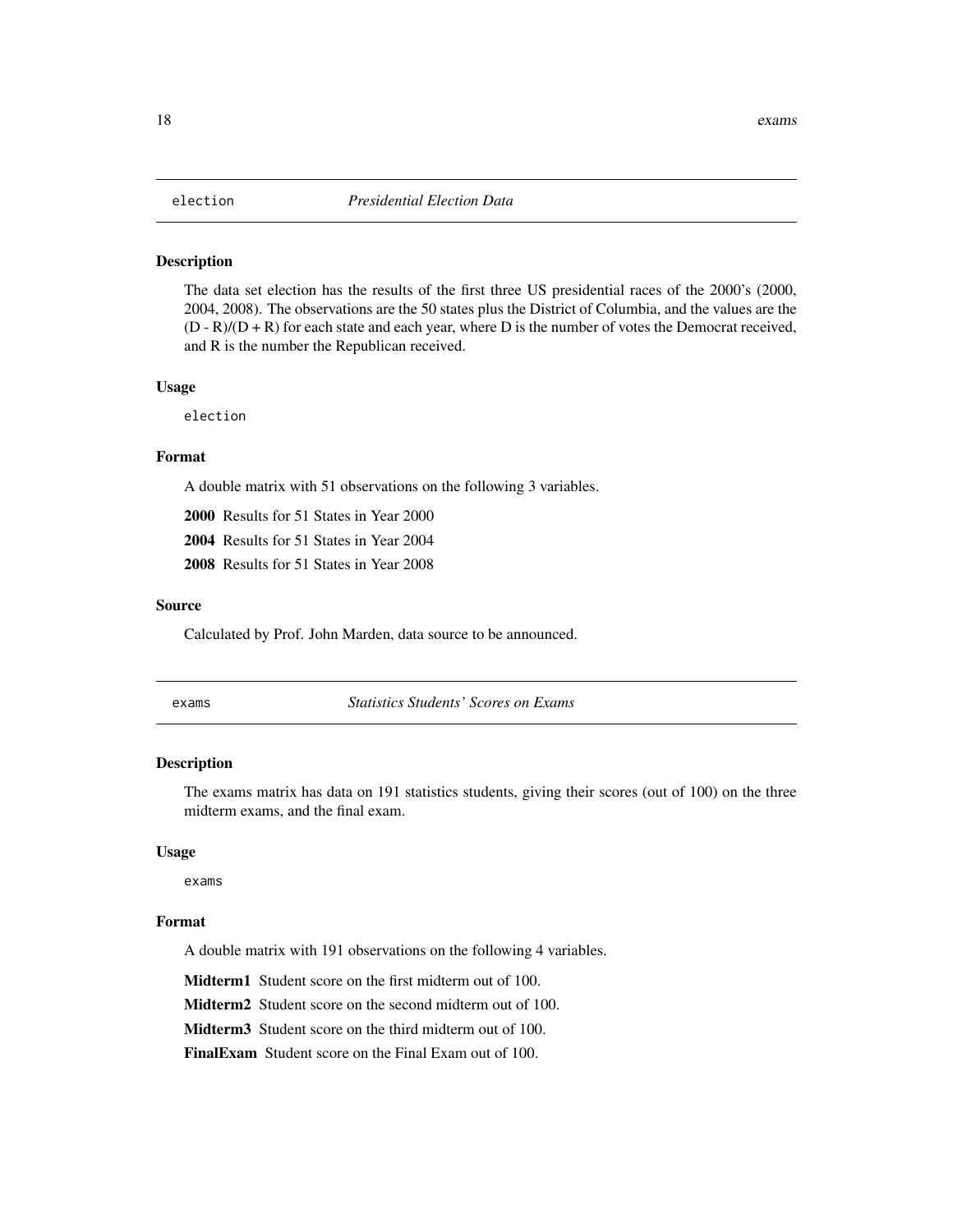#### <span id="page-18-0"></span>fillout that the contract of the contract of the contract of the contract of the contract of the contract of the contract of the contract of the contract of the contract of the contract of the contract of the contract of t

### Source

Data from one of Prof. John Marden's earlier classes

<span id="page-18-1"></span>

### Description

The function fillout takes a  $Q \times (Q - L)$  matrix Z and fills it out so that it is a square matrix  $Q \times Q$ .

#### Usage

fillout(z)

### Arguments

z  $A Q \times (Q - L)$  matrix

### Value

A square matrix  $Q \times Q$ 

### See Also

[tr](#page-42-1), [logdet](#page-22-1)

### Examples

```
# Create a 3 x 2 matrix
a \leftarrow \text{cbind}(c(1, 2, 3), c(4, 5, 6))# Creates a 3 x 3 Matrix from 3 x 2 Data
fillout(a)
```
grades *Grades*

### Description

The data set contains grades of 107 students.

### Usage

grades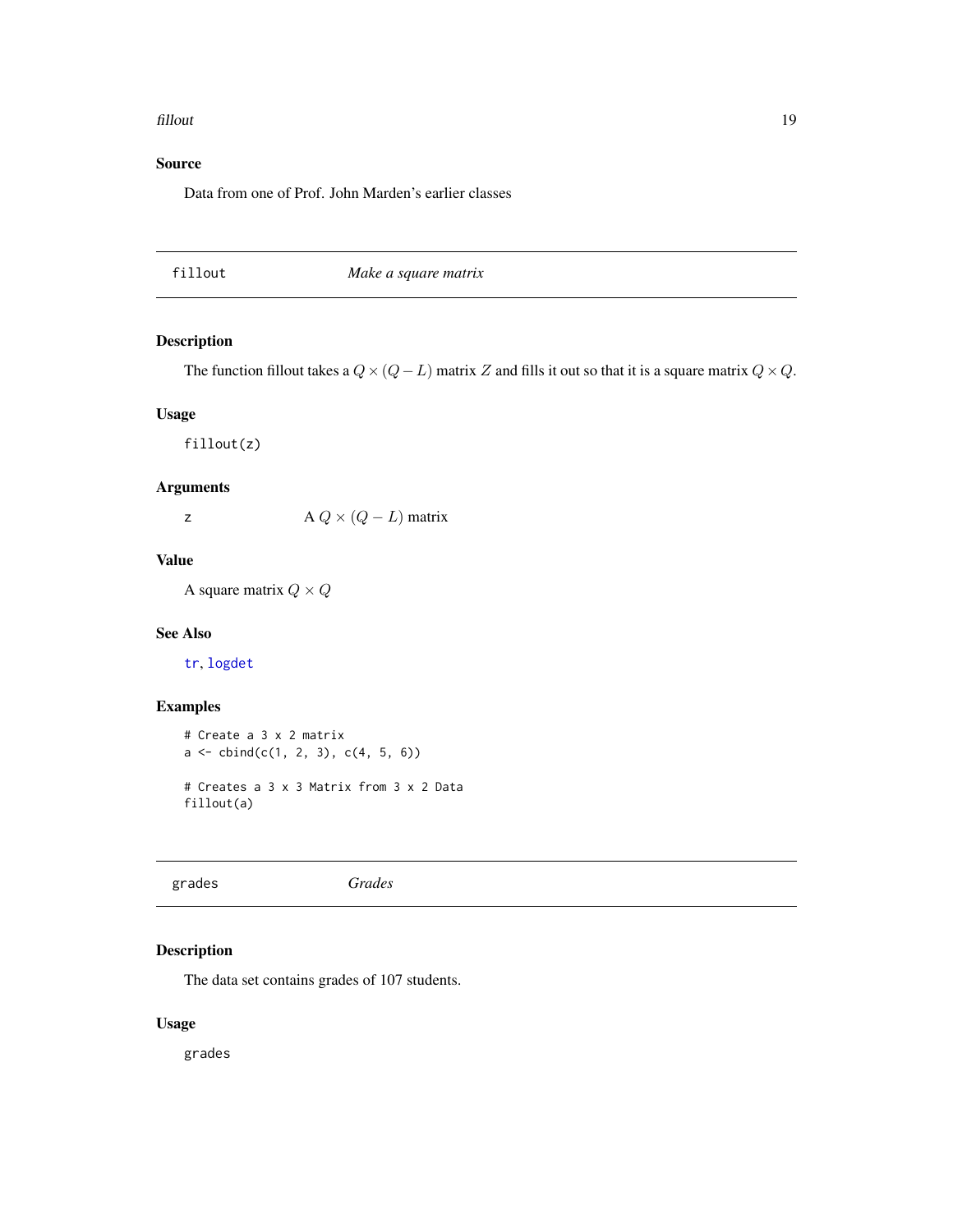#### Format

A double matrix with 107 observations on the following 7 variables.

Gender Sex (0=Male, 1=Female)

HW Student Score on all Homework.

Labs Student Score on all Labs.

InClass Student Score on all In Class work.

Midterms Student Score on all Midterms.

Final Student Score on the Final.

Total Student's Total Score

#### Source

Data from one of Prof. John Marden's earlier classes

histamine *Histamine in Dogs*

### Description

Sixteen dogs were treated with drugs to see the effects on their blood histamine levels. The dogs were split into four groups: Two groups received the drugmorphine, and two received the drug trimethaphan, both given intravenously. For one group within each pair of drug groups, the dogs had their supply of histamine depleted before treatment, while the other group had histamine intact. (Measurements with the value "0.10" marked data that was missing and, were filled with that value arbitrarily.)

### Usage

histamine

#### Format

A double matrix with 16 observations on the following 4 variables.

Before Histamine levels (in micrograms per milliliter of blood) before the inoculation.

After1 Histamine levels (in micrograms per milliliter of blood) one minute after inoculation.

After3 Histamine levels (in micrograms per milliliter of blood) three minute after inoculation.

After5 Histamine levels (in micrograms per milliliter of blood) five minutes after inoculation.

#### Source

Kenny J.Morris and Robert Zeppa. Histamine-induced hypotension due to morphine and arfonad in the dog. Journal of Surgical Research, 3(6):313-317, 1963.

<span id="page-19-0"></span>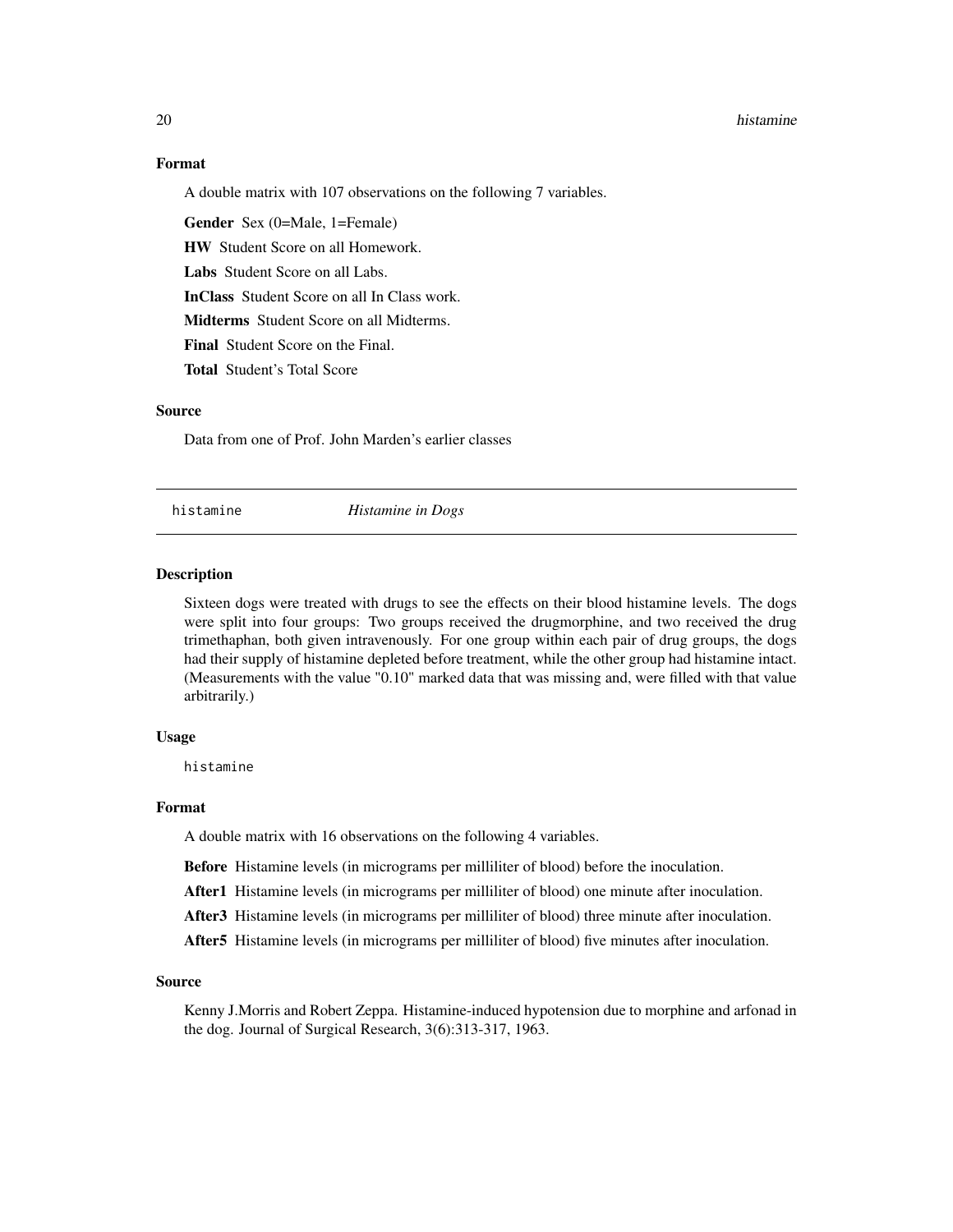<span id="page-20-1"></span><span id="page-20-0"></span>

Obtains the index of a vector that contains the largest value in the vector.

#### Usage

imax(z)

### Arguments

z A vector of any length

#### Value

The index of the largest value in a vector.

#### Examples

```
# Iris example
x.iris <- as.matrix(iris[, 1:4])
# Gets group vector (1, ... , 1, 2, ... , 2, 3, ... , 3)
y.iris <- rep(1:3, c(50, 50, 50))
ld.iris <- lda(x.iris, y.iris)
disc <- x.iris %*% ld.iris$a
disc <- sweep(disc, 2, ld.iris$c, "+")
yhat <- apply(disc, 1, imax)
```
### <span id="page-20-2"></span>lda *Linear Discrimination*

### Description

Finds the coefficients  $a_k$  and constants  $c_k$  for Fisher's linear discrimination function  $d_k$  in (11.31) and (11.32).

#### Usage

 $lda(x, y)$ 

#### Arguments

| The $N \times P$ data matrix.                                                                  |
|------------------------------------------------------------------------------------------------|
| The N-vector of group identities, assumed to be given by the numbers $1,,K$<br>for $K$ groups. |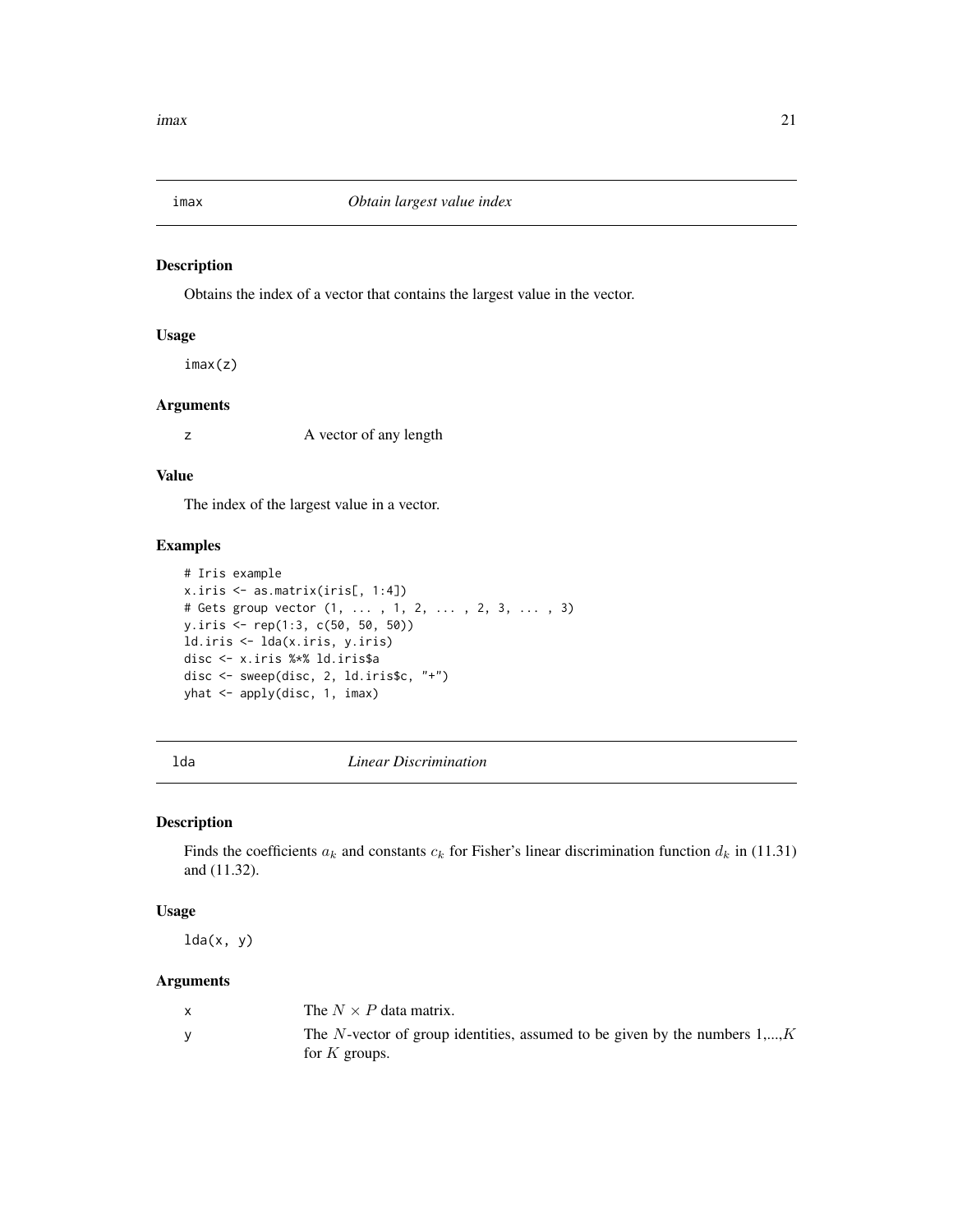### <span id="page-21-0"></span>Value

A list with the following components:

- **a** A PxK matrix, where column K contains the coefficents  $a_k$  for (11.31). The final column is all zero.
- **c** The K-vector of constants  $c_k$  for (11.31). The final value is zero.

#### See Also

[sweep](#page-0-0)

### Examples

```
# Iris example
x.iris <- as.matrix(iris[, 1:4])
# Gets group vector (1, ... , 1, 2, ... , 2, 3, ..., 3)
y.iris <- rep(1:3, c(50, 50, 50))
ld.iris <- lda(x.iris, y.iris)
```
leprosy *Leprosy Patients*

#### **Description**

Dataset with leprosy patients found in Snedecor and Cochran [1989]. There were 30 patients, randomly allocated to three groups of 10. The first group received drug A, the second drug D, and the third group received a placebo. Each person had their bacterial count taken before and after receiving the treatment.

#### Usage

leprosy

#### Format

A double matrix with 30 observations on the following 3 variables.

Before Bacterial count taken before receiving the treatment.

After Bacterial count taken after receiving the treatment.

**Group** Group Coding:  $0 = Drug A$ ,  $1 = Drug B$ ,  $2 = Placebo$ 

#### Source

George W. Snedecor and William G. Cochran. Statistical Methods. Iowa State University Press, Ames, Iowa, eighth edition, 1989.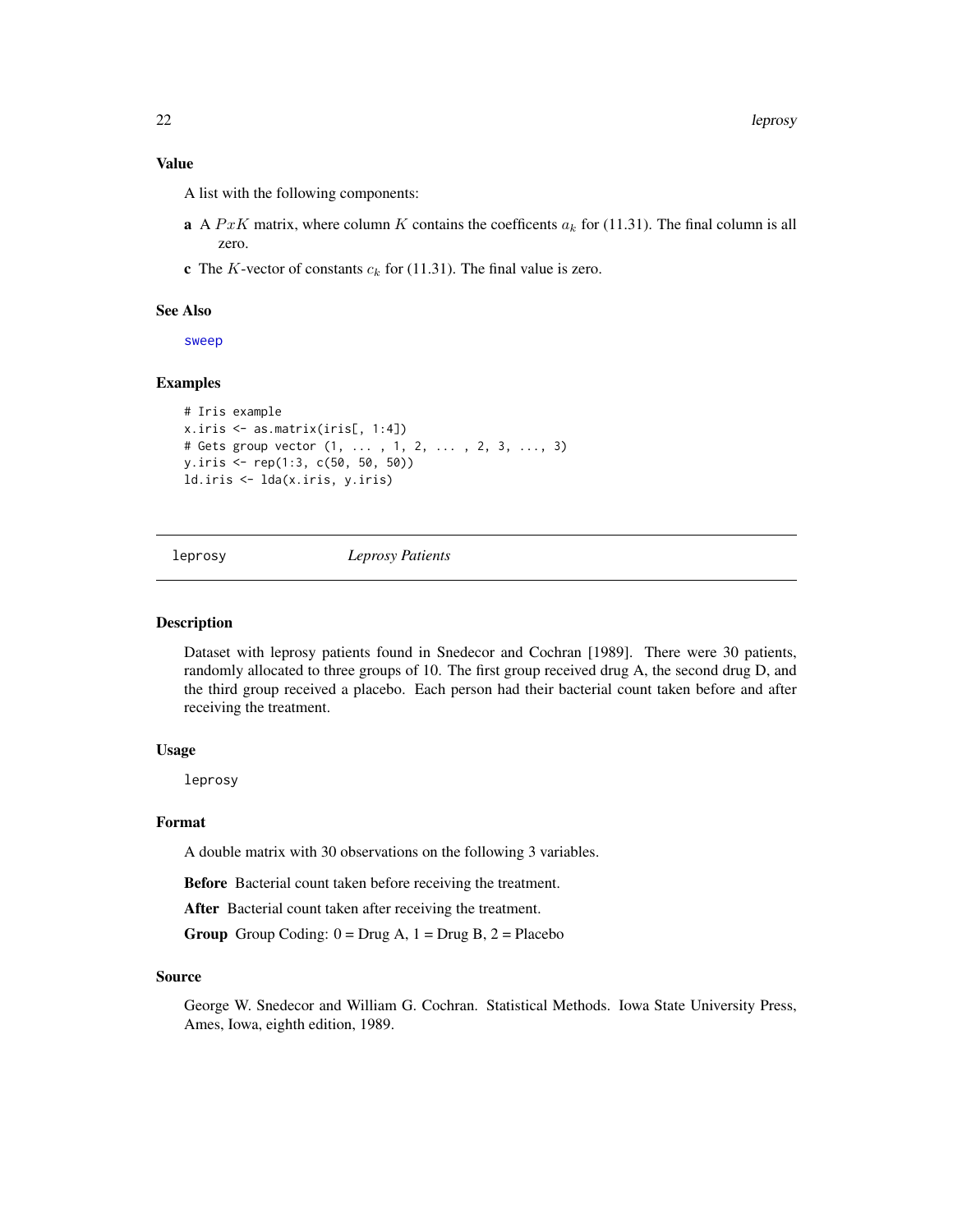<span id="page-22-1"></span><span id="page-22-0"></span>

Takes the log determinant of a square matrix. Log is that of base e sometimes referred to as ln().

### Usage

logdet(a)

### Arguments

a Square matrix  $(Q \times Q)$ 

#### Value

A single-value double.

#### See Also

[tr](#page-42-1) and [fillout](#page-18-1)

### Examples

# Identity Matrix of size 2 logdet(diag(c(2, 2)))

mouths *Mouth Sizes*

### Description

Measurements were made on the size of mouths of 27 children at four ages: 8, 10, 12, and 14. The measurement is the distance from the "center of the pituitary to the pteryomaxillary fissure" in millimeters. These data can be found in Potthoff and Roy [1964]. There are 11 girls (Sex=1) and 16 boys (Sex=0).

### Usage

mouths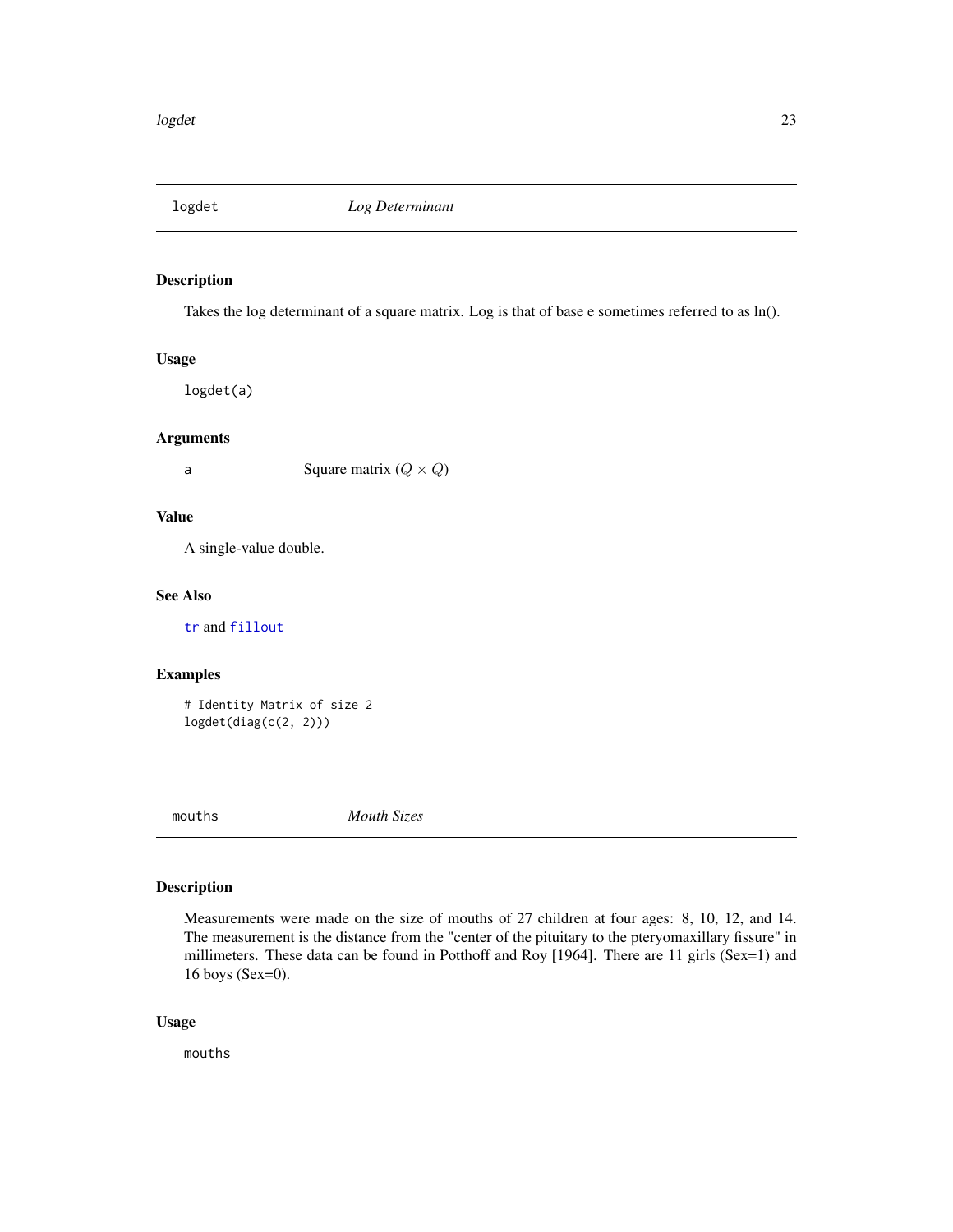24 negent

### Format

A data frame with 27 observations on the following 5 variables.

Age8 Measurement on child's month at age eight.

Age10 Measurement on child's month at age ten.

Age12 Measurement on child's month at age twelve.

Age14 Measurement on child's month at age fourteen.

Sex Sex Coding: Girl=1 and Boys=0

#### Source

Richard F. Potthoff and S. N. Roy. A generalized multivariate analysis of variance model useful especially for growth curve problems. Biometrika, 51:313-326, 1964.

<span id="page-23-1"></span>negent *Estimating negative entropy*

#### Description

Calculates the histogram-based estimate (A.2) of the negentropy,

$$
Negent(g) = (1/2) * (1 + log(2\pi\sigma^2)) - Entropy(g),
$$

for a vector of observations.

### Usage

 $negent(x, K = ceiling(log2(length(x)) + 1))$ 

#### Arguments

| X | The <i>n</i> -vector of observations.       |
|---|---------------------------------------------|
|   | The number of bins to use in the histogram. |

### Value

The value of the estimated negentropy.

### See Also

[negent2D](#page-24-1),[negent3D](#page-25-1)

#### Examples

# TBA - Submit a PR!

<span id="page-23-0"></span>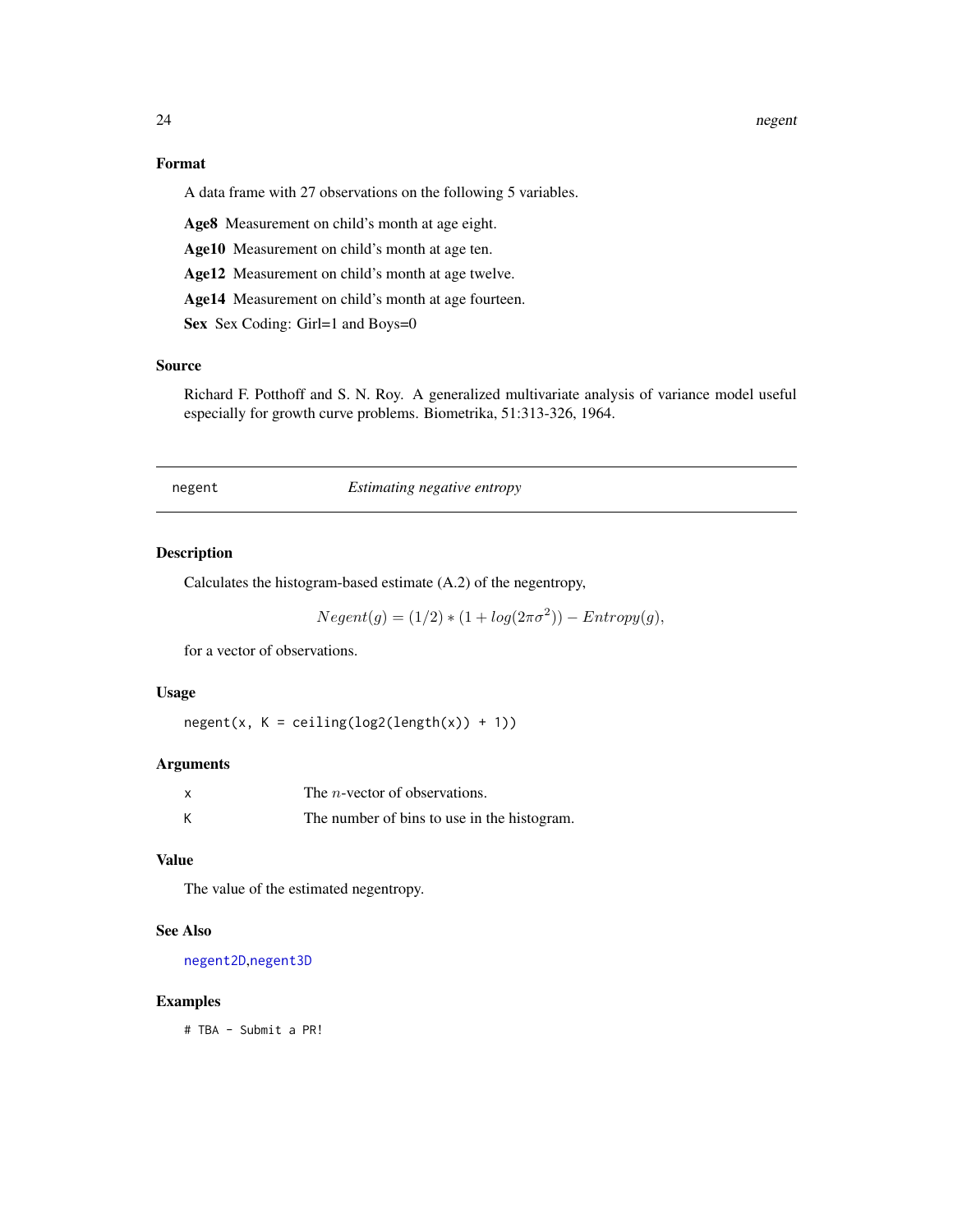<span id="page-24-1"></span><span id="page-24-0"></span>

Searches for the rotation that maximizes the estimated negentropy of the first column of the rotated data, for  $q = 2$  dimensional data.

#### Usage

 $negent2D(y, m = 100)$ 

### Arguments

|   | The $n \times 2$ data matrix.                                     |
|---|-------------------------------------------------------------------|
| m | The number of angles (between 0 and $\pi$ ) over which to search. |

### Value

A list with the following components:

vectors The 2?2 orthogonal matrix G that optimizes the negentropy.

values Estimated negentropies for the two rotated variables. The largest is first.

#### See Also

[negent](#page-23-1), [negent3D](#page-25-1)

### Examples

```
# Load iris data
data(iris)
```

```
# Centers and scales the variables.
y <- scale(as.matrix(iris[, 1:2]))
```

```
# Obtains Negent Vectors for 2 x 2 matrix
gstar <- negent2D(y, m = 10)$vectors
```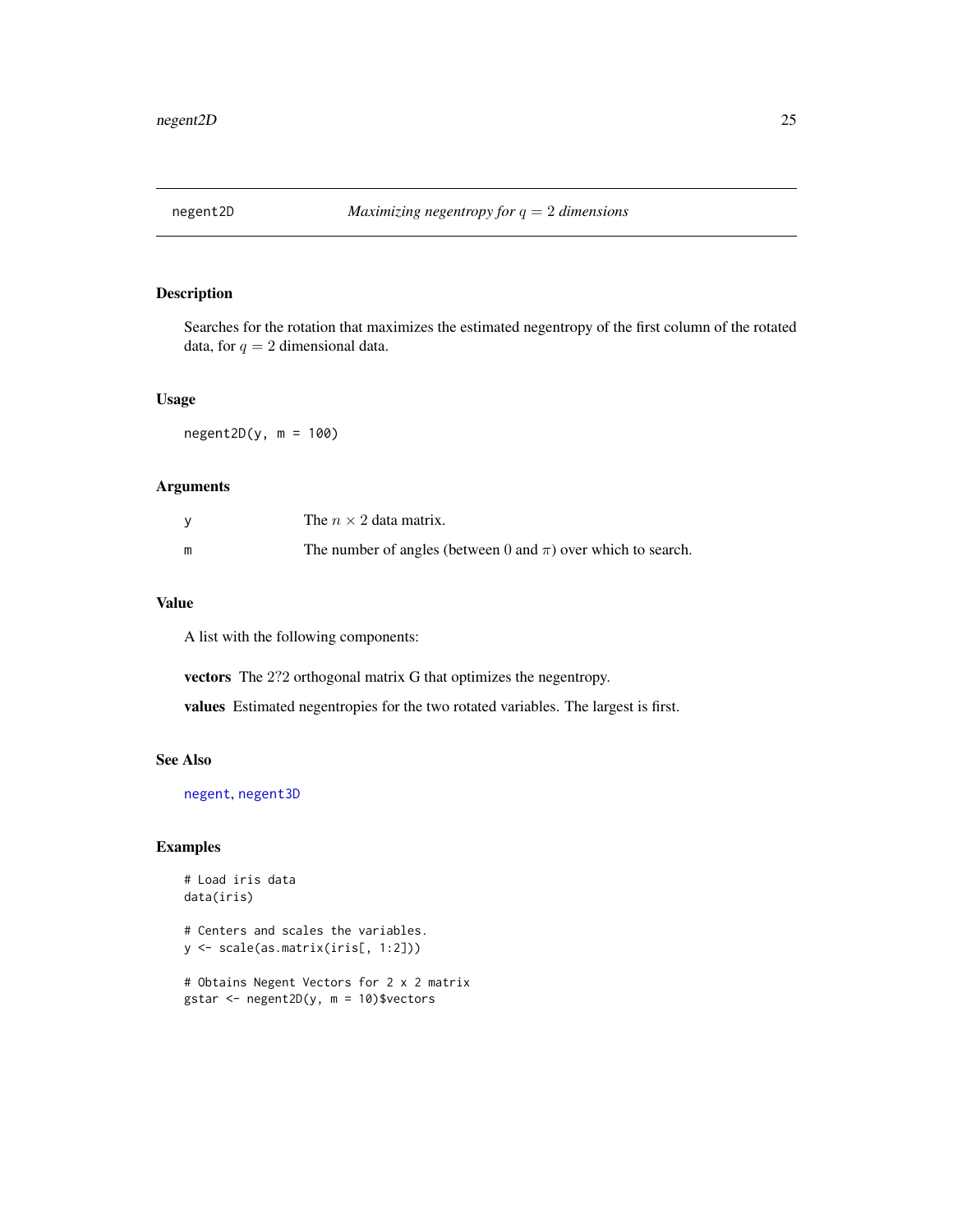Searches for the rotation that maximizes the estimated negentropy of the first column of the rotated data, and of the second variable fixing the first, for  $q = 3$  dimensional data. The routine uses a random start for the function optim using the simulated annealing option SANN, hence one may wish to increase the number of attempts by setting nstart to a integer larger than 1.

#### Usage

 $negent3D(y, nstart = 1, m = 100, ...)$ 

#### Arguments

| y                       | The $N \times 3$ data matrix.                                                                              |
|-------------------------|------------------------------------------------------------------------------------------------------------|
| nstart                  | The number of times to randomly start the search routine.                                                  |
| m                       | The number of angles (between 0 and $\pi$ ) over which to search to find the second<br>variables.          |
| $\cdot$ $\cdot$ $\cdot$ | Further optional arguments to pass to the optime function to control the simulated<br>annealing algorithm. |

### Value

A 'list' with the following components:

vectors The 3x3 orthogonal matrix G that optimizes the negentropy.

values Estimated negentropies for the three rotated variables, from largest to smallest.

#### See Also

[negent](#page-23-1), [negent2D](#page-24-1)

#### Examples

```
## Not run:
# Running this example will take approximately 30s.
# Centers and scales the variables.
y <- scale(as.matrix(iris[, 1:3]))
# Obtains Negent Vectors for 3x3 matrix
gstar <- negent3D(y, nstart = 100)$vectors
## End(Not run)
```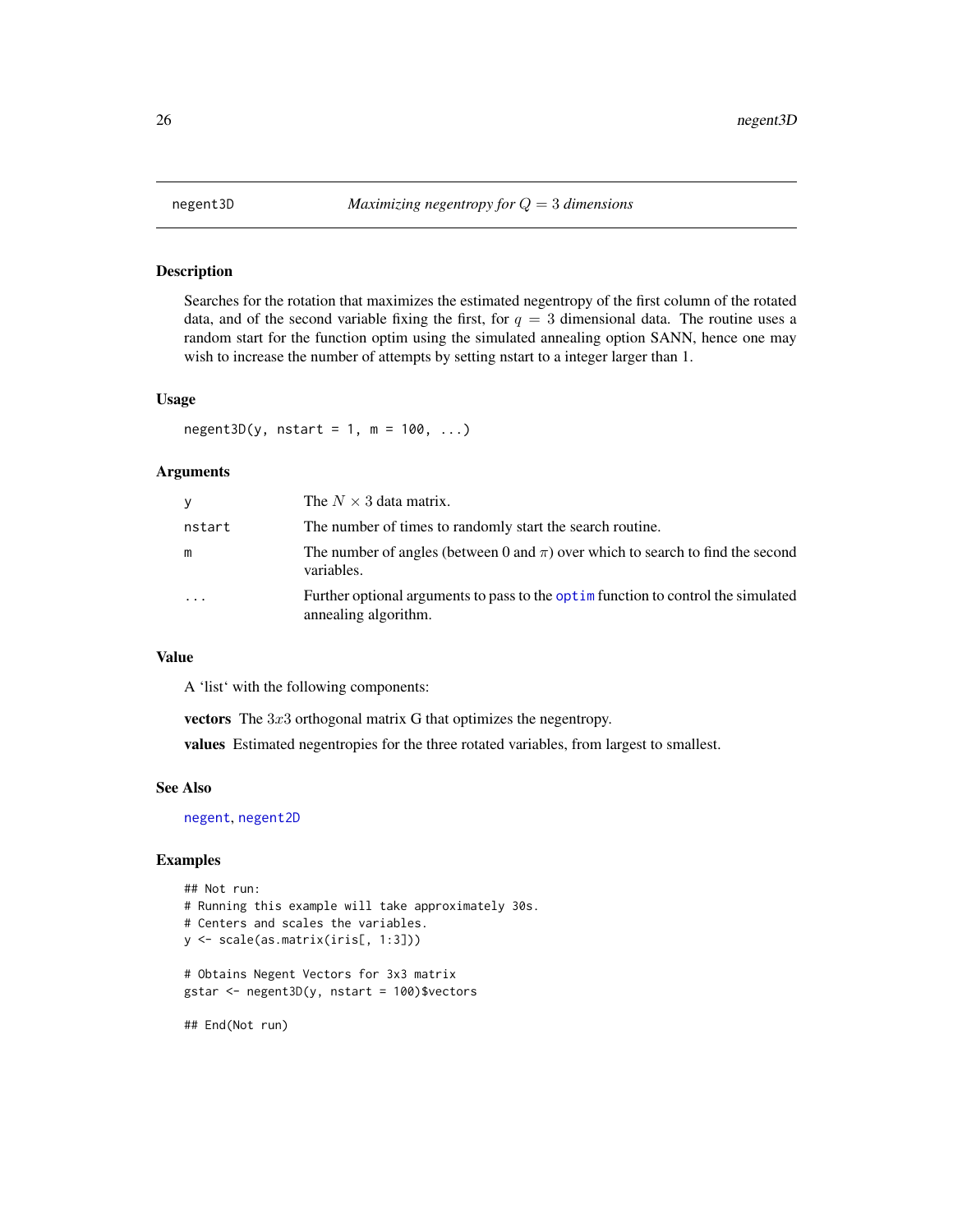<span id="page-26-0"></span>

The subjective assessment, on a 0 to 20 integer scale, of 54 classical painters. The painters were assessed on four characteristics: composition, drawing, colour and expression. The data is due to the Eighteenth century art critic, de Piles.

#### Usage

painters

### Format

The row names of the data frame are the painters. The components are:

Composition Composition score.

Drawing Drawing score.

Colour Colour score.

Expression Expression score.

School The school to which a painter belongs, as indicated by a factor level code as follows: "A": Renaissance; "B": Mannerist; "C": Seicento; "D": Venetian; "E": Lombard; "F": Sixteenth Century; "G": Seventeenth Century; "H": French.

#### Source

A. J. Weekes (1986) *A Genstat Primer.* Edward Arnold.

M. Davenport and G. Studdert-Kennedy (1972) The statistical analysis of aesthetic judgement: an exploration. *Applied Statistics* 21, 324–333.

I. T. Jolliffe (1986) *Principal Component Analysis.* Springer.

MASS, R-Package

#### References

Venables, W. N. and Ripley, B. D. (2002) *Modern Applied Statistics with S.* Fourth edition. Springer.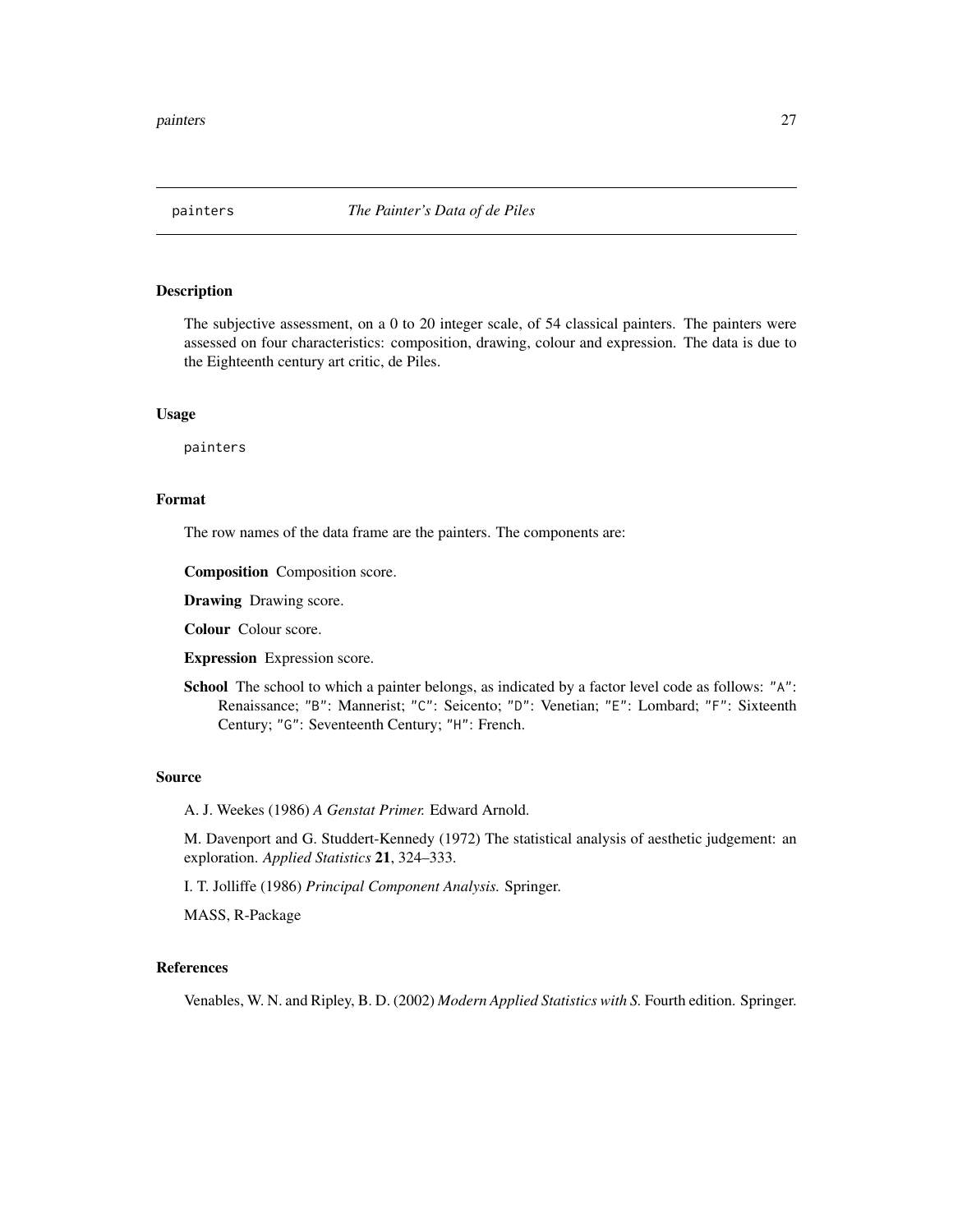<span id="page-27-1"></span><span id="page-27-0"></span>

Find the BIC and MLE from a set of observed eigenvalues for a specific pattern.

### Usage

pcbic(eigenvals, n, pattern)

### Arguments

| eigenvals | The Q-vector of eigenvalues of the covariance matrix, in order from largest to<br>smallest.                       |
|-----------|-------------------------------------------------------------------------------------------------------------------|
| n.        | The degrees of freedom in the covariance matrix.                                                                  |
| pattern   | The pattern of equalities of the eigenvalues, given by the K-vector $(Q_1, \ldots, Q_n)$<br>$Q_K$ ) as in (13.8). |

### Value

A 'list' with the following components:

lambdaHat A Q-vector containing the MLE's for the eigenvalues.

Deviance The deviance of the model, as in (13.13).

Dimension The dimension of the model, as in (13.12).

BIC The value of the BIC for the model, as in (13.14).

#### See Also

[pcbic.stepwise](#page-28-1), [pcbic.unite](#page-29-1), and [pcbic.subpatterns](#page-29-2).

### Examples

```
# Build cars1
require("mclust")
mcars <- Mclust(cars)
cars1 <- cars[mcars$classification == 1, ]
xcars <- scale(cars1)
eg <- eigen(var(xcars))
pcbic(eg$values, 95, c(1, 1, 3, 3, 2, 1))
```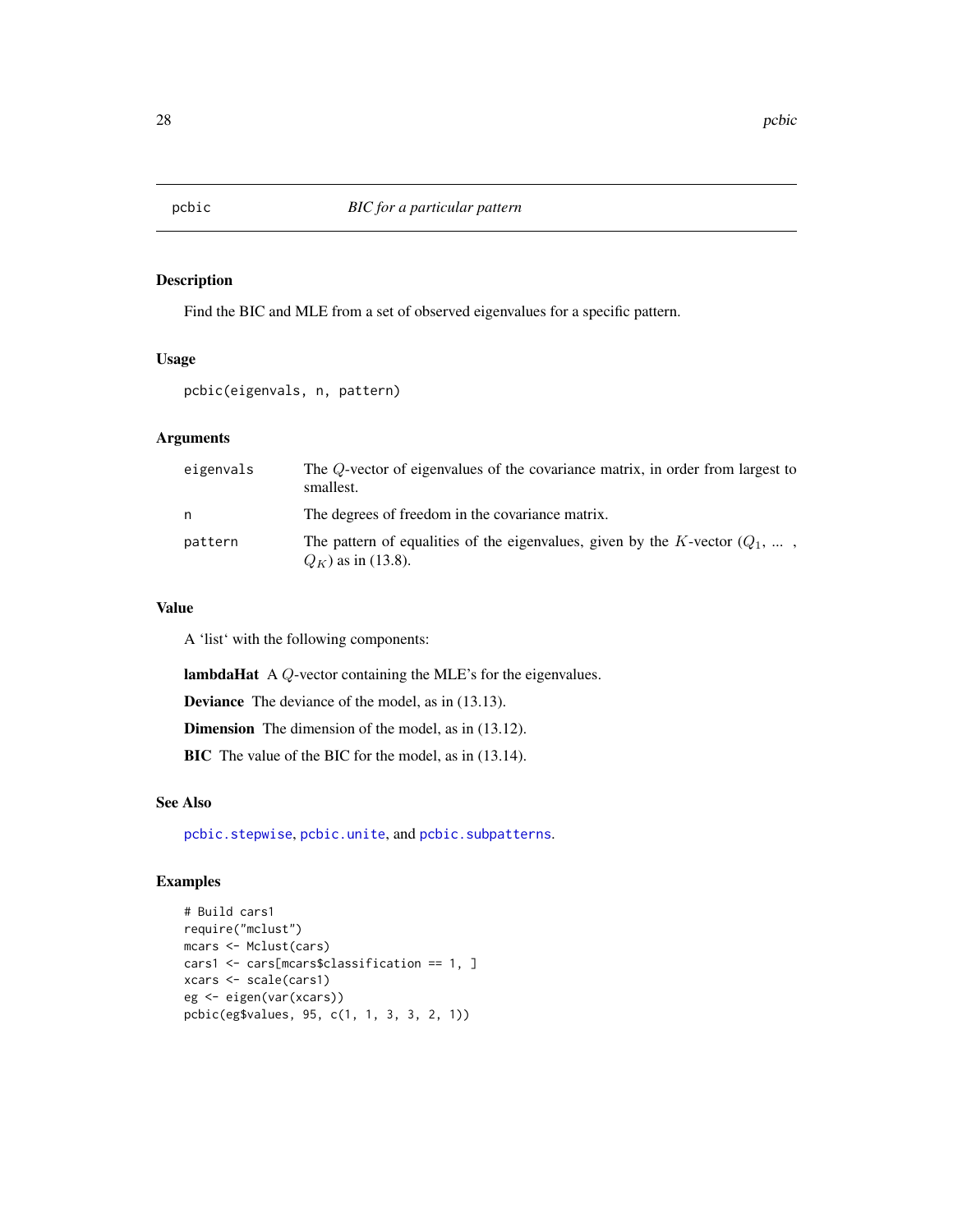<span id="page-28-1"></span><span id="page-28-0"></span>Uses the stepwise procedure described in Section 13.1.4 to find a pattern for a set of observed eigenvalues with good BIC value.

### Usage

pcbic.stepwise(eigenvals, n)

### Arguments

| eigenvals | The Q-vector of eigenvalues of the covariance matrix, in order from largest to<br>smallest. |
|-----------|---------------------------------------------------------------------------------------------|
|           | The degrees of freedom in the covariance matrix.                                            |

### Value

A list with the following components:

**Patterns** A list of patterns, one for each value of length  $K$ .

BICs A vector of the BIC's for the above patterns.

BestBIC The best (smallest) value among the BIC's in BICs.

BestPattern The pattern with the best BIC.

lambdaHat A Q-vector containing the MLE's for the eigenvalues for the pattern with the best BIC.

### See Also

[pcbic](#page-27-1), [pcbic.unite](#page-29-1), and [pcbic.subpatterns](#page-29-2).

### Examples

```
# Build cars1
require("mclust")
mcars <- Mclust(cars)
cars1 <- cars[mcars$classification == 1, ]
xcars <- scale(cars1)
eg <- eigen(var(xcars))
pcbic.stepwise(eg$values, 95)
```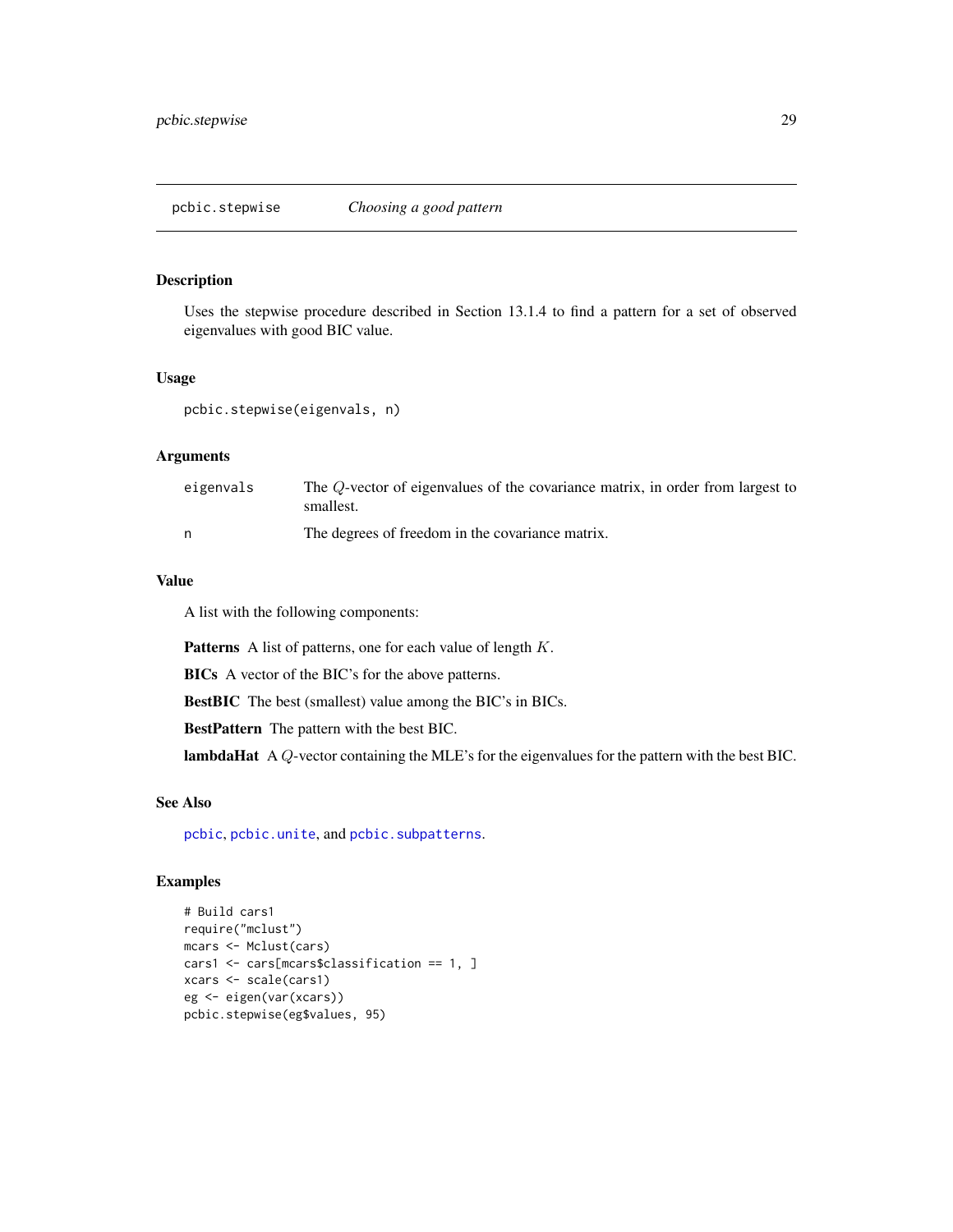<span id="page-29-2"></span><span id="page-29-0"></span>pcbic.subpatterns *Obtain the best subpattern among the patterns.*

### Description

Obtains the best pattern and its BIC among the patterns obtainable by summing two consecutive terms in pattern0.

### Usage

pcbic.subpatterns(eigenvals, n, pattern0)

### Arguments

| eigenvals | The Q-vector of eigenvalues of the covariance matrix, in order from largest to<br>smallest.                       |
|-----------|-------------------------------------------------------------------------------------------------------------------|
| n         | The degrees of freedom in the covariance matrix.                                                                  |
| pattern0  | The pattern of equalities of the eigenvalues, given by the K-vector $(Q_1, \ldots, Q_n)$<br>$Q_K$ ) as in (13.8). |

#### Value

A 'list' containing:

pattern A double matrix containing the pattern evaluated.

bic A vector containing the BIC for the above pattern matrix.

#### See Also

[pcbic](#page-27-1), [pcbic.stepwise](#page-28-1), and [pcbic.unite](#page-29-1).

#### Examples

# NA

<span id="page-29-1"></span>pcbic.unite *Obtain pattern*

### Description

Returns the pattern obtained by summing  $q_i$  and  $q_{i+1}$ .

### Usage

pcbic.unite(pattern, index1)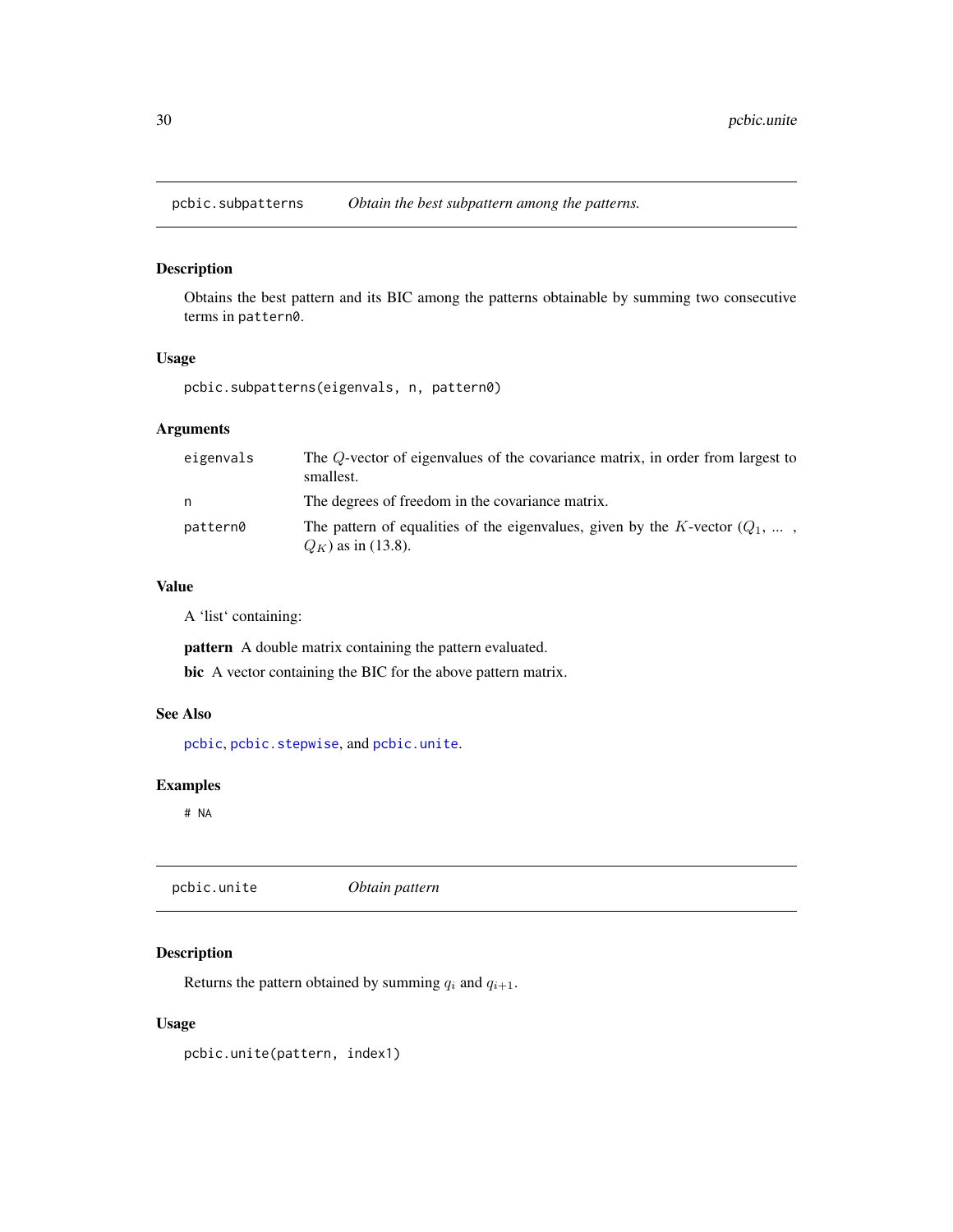#### <span id="page-30-0"></span>planets 31

### Arguments

| pattern | The pattern of equalities of the eigenvalues, given by the K-vector $(Q_1, \ldots, Q_n)$ |
|---------|------------------------------------------------------------------------------------------|
|         | $Q_K$ ) as in (13.8).                                                                    |
| index1  | Index i where $1 \leq i \leq K$                                                          |

### Value

A 'vector' containing a pattern.

### See Also

[pcbic](#page-27-1), [pcbic.stepwise](#page-28-1), and [pcbic.subpatterns](#page-29-2).

#### Examples

# NA

planets *Planets*

#### Description

Six astronomical variables are given on each of the historical nine planets (or eight planets, plus Pluto).

#### Usage

planets

### Format

A double matrix with 9 observations on the following 6 variables.

Distance Average distance in millions of miles the planet is from the sun.

Day The length of the planet's day in Earth days

Year The length of year in Earth days

Diameter The planet's diameter in miles

Temperature The planet's temperature in degrees Fahrenheit

Moons Number of moons

#### Source

John W. Wright, editor. The Universal Almanac. Andrews McMeel Publishing, Kansas City, MO, 1997.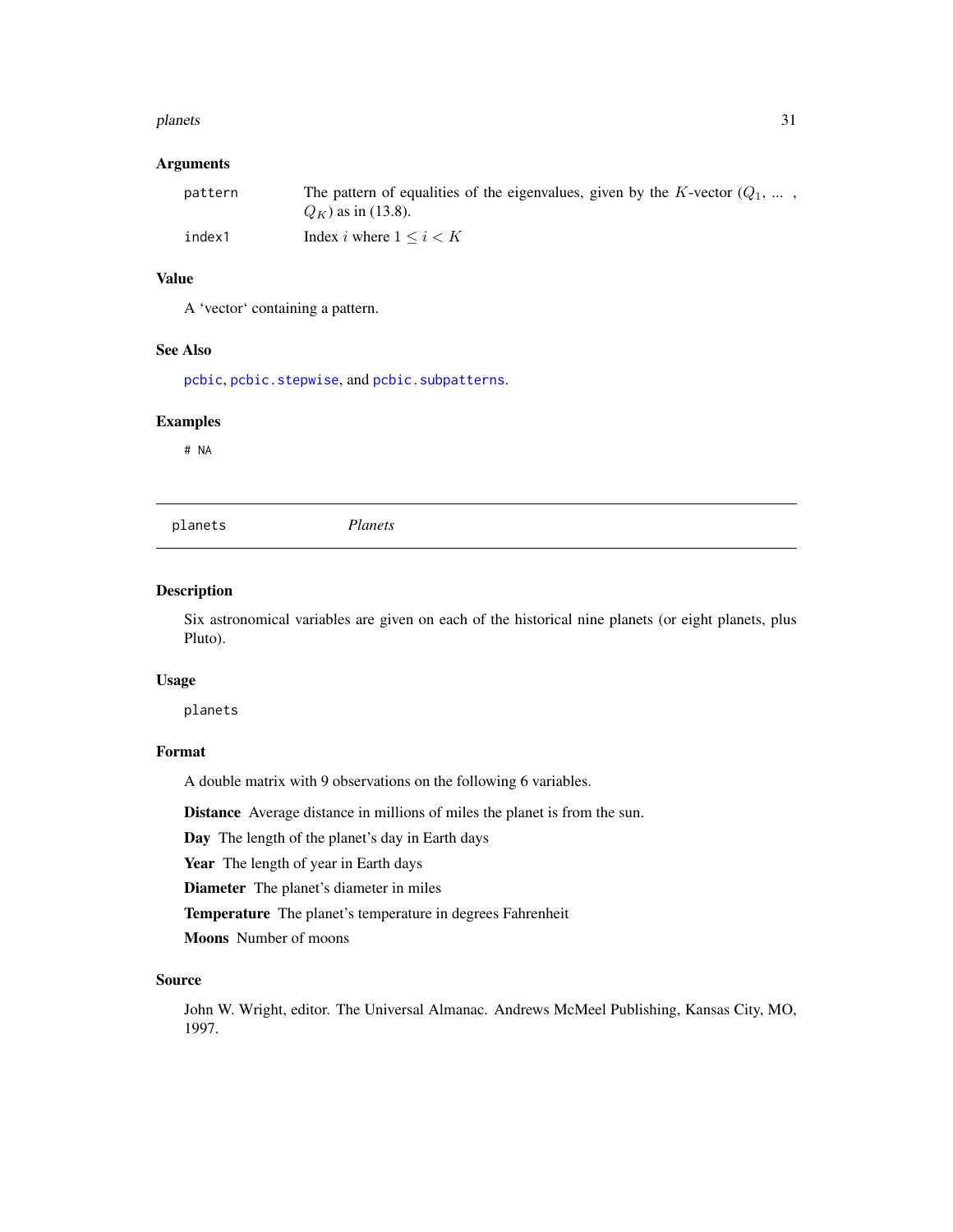<span id="page-31-1"></span><span id="page-31-0"></span>

The function uses the output from the function [qda](#page-32-1) (Section A.3.2) and a  $P$ -vector  $X$ , and calculates the predicted group for this  $X$ .

#### Usage

```
predict_qda(qd, newx)
```
### Arguments

| ad   | The output from qda.                                                        |
|------|-----------------------------------------------------------------------------|
| newx | A P-vector X whose components match the variables used in the gda function. |

### Value

A K-vector of the discriminant values  $d_k^Q(X)$  in (11.48) for the given X.

#### See Also

[qda](#page-32-1), [imax](#page-20-1)

#### Examples

```
# Load Iris Data
data(iris)
# Build data
x.iris <- as.matrix(iris[, 1:4])
n \leftarrow \text{nrow}(x.iris)# Gets group vector (1, ... , 1, 2, ..., 2, 3, ... , 3)
y.iris <- rep(1:3, c(50, 50, 50))
# Perform QDA
qd.iris <- qda(x.iris, y.iris)
yhat.qd <- NULL
for (i in seq_len(n)) {
  yhat.qd <- c(yhat.qd, imax(predict_qda(qd.iris, x.iris[i, ])))
}
table(yhat.qd, y.iris)
```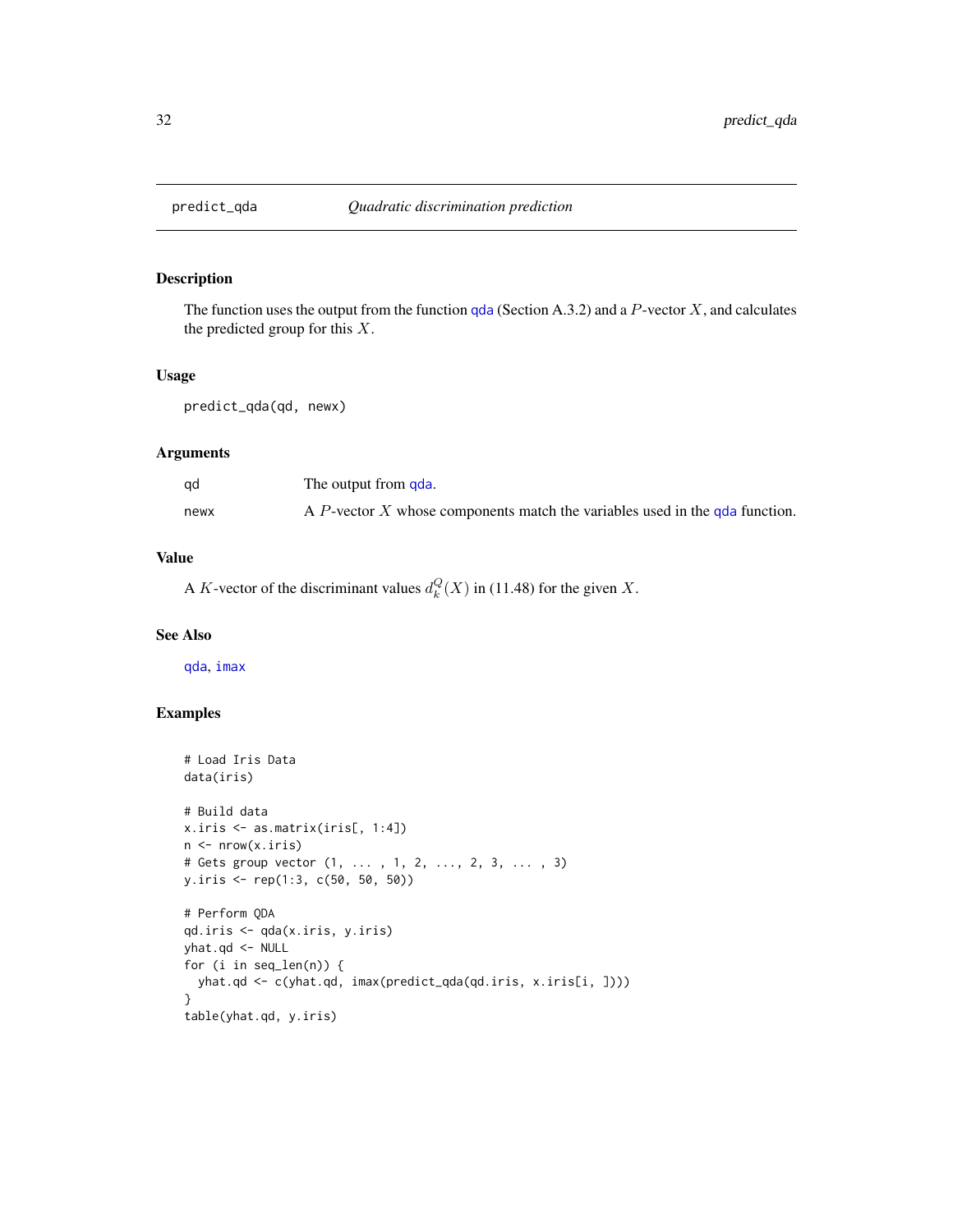<span id="page-32-0"></span>prostaglandin *Prostaglandin*

### Description

Data from Ware and Bowden [1977] taken at six four-hour intervals (labelled T1 to T6) over the course of a day for 10 individuals. The measurements are prostaglandin contents in their urine.

#### Usage

prostaglandin

#### Format

A double matrix with 10 observations on the following 6 variables.

- T1 First four-hour interval measurement of prostaglandin.
- T2 Second four-hour interval measurement of prostaglandin.
- T3 Third four-hour interval measurement of prostaglandin.
- T4 Fourth four-hour interval measurement of prostaglandin.
- T5 Fifth four-hour interval measurement of prostaglandin.
- T6 Sixth four-hour interval measurement of prostaglandin.

#### Source

J H Ware and R E Bowden. Circadian rhythm analysis when output is collected at intervals. Biometrics, 33(3):566-571, 1977.

<span id="page-32-1"></span>qda *Quadratic discrimination*

#### Description

The function returns the elements needed to calculate the quadratic discrimination in (11.48). Use the output from this function in [predict\\_qda](#page-31-1) (Section A.3.2) to find the predicted groups.

### Usage

qda(x, y)

#### Arguments

| The $N \times P$ data matrix.                                                                  |
|------------------------------------------------------------------------------------------------|
| The N-vector of group identities, assumed to be given by the numbers $1,,K$<br>for $K$ groups. |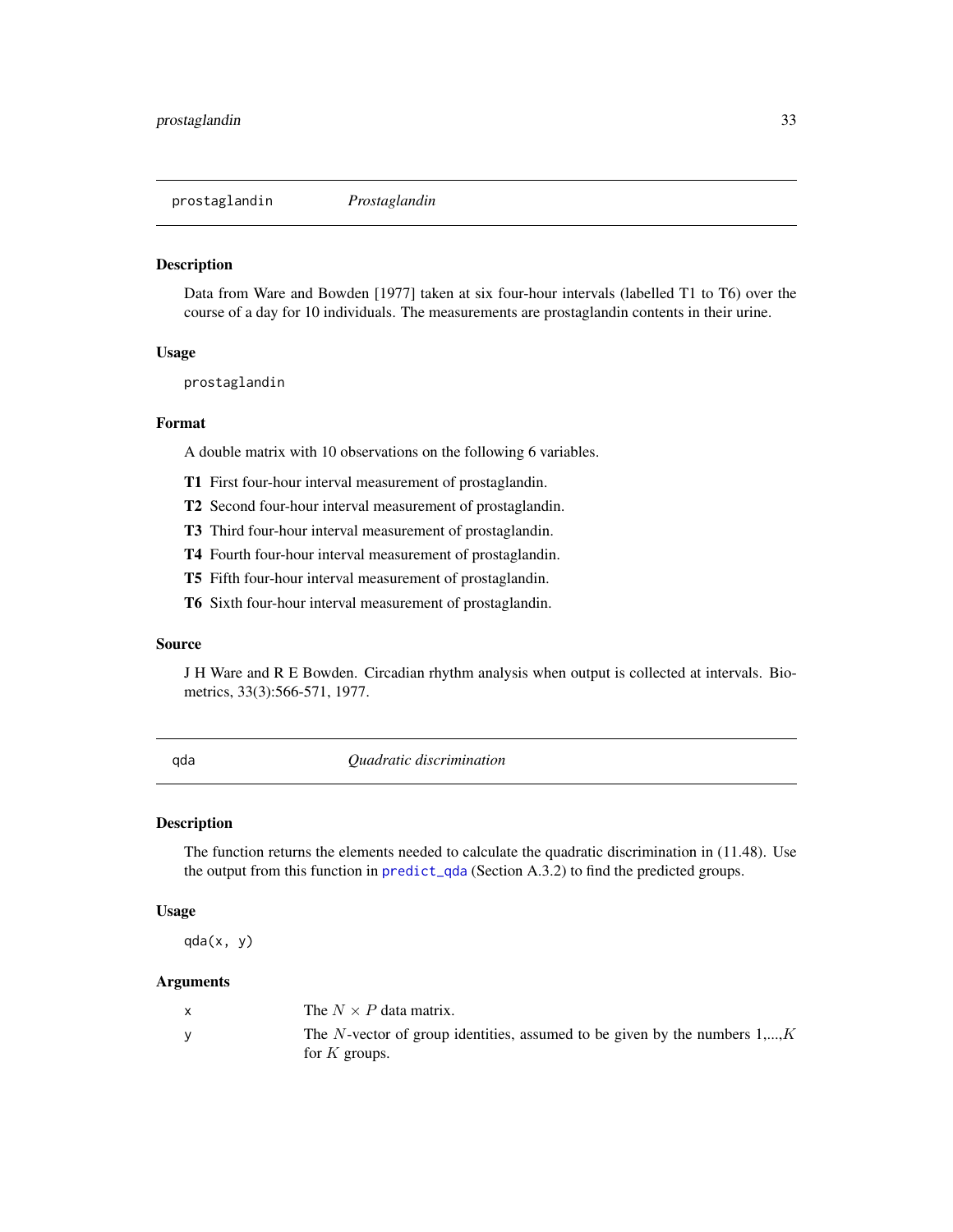### <span id="page-33-0"></span>Value

A 'list' with the following components:

- **Mean** A  $P \times K$  matrix, where column K contains the coefficents  $a_k$  for (11.31). The final column is all zero.
- **Sigma** A  $K \times P \times P$  array, where the Sigma[k,,] contains the sample covariance matrix for group  $k, \hat{\Sigma_k}.$
- **c** The K-vector of constants  $c_k$  for (11.48).

#### See Also

[predict\\_qda](#page-31-1) and [lda](#page-20-2)

### Examples

```
# Load Iris Data
data(iris)
# Iris example
x.iris <- as.matrix(iris[, 1:4])
# Gets group vector (1, ... , 1, 2, ... , 2, 3, ... , 3)
y.iris <- rep(1:3, c(50, 50, 50))
# Perform QDA
qd.iris <- qda(x.iris, y.iris)
```
reverse.kronecker *Reverses the matrices in a Kronecker product*

#### Description

This function takes a matrix that is Kronecker product  $A \otimes B$  (Definition 3.5), where A is PxQ and B is NxM, and outputs the matrix  $B \otimes A$ .

### Usage

reverse.kronecker(ab, p, qq)

#### Arguments

| ab | The $(NP) \times (QM)$ matrix $A \otimes B$ . |
|----|-----------------------------------------------|
| Ŋ  | The number of rows of $A$ .                   |
| aa | The number of columns of $A$ .                |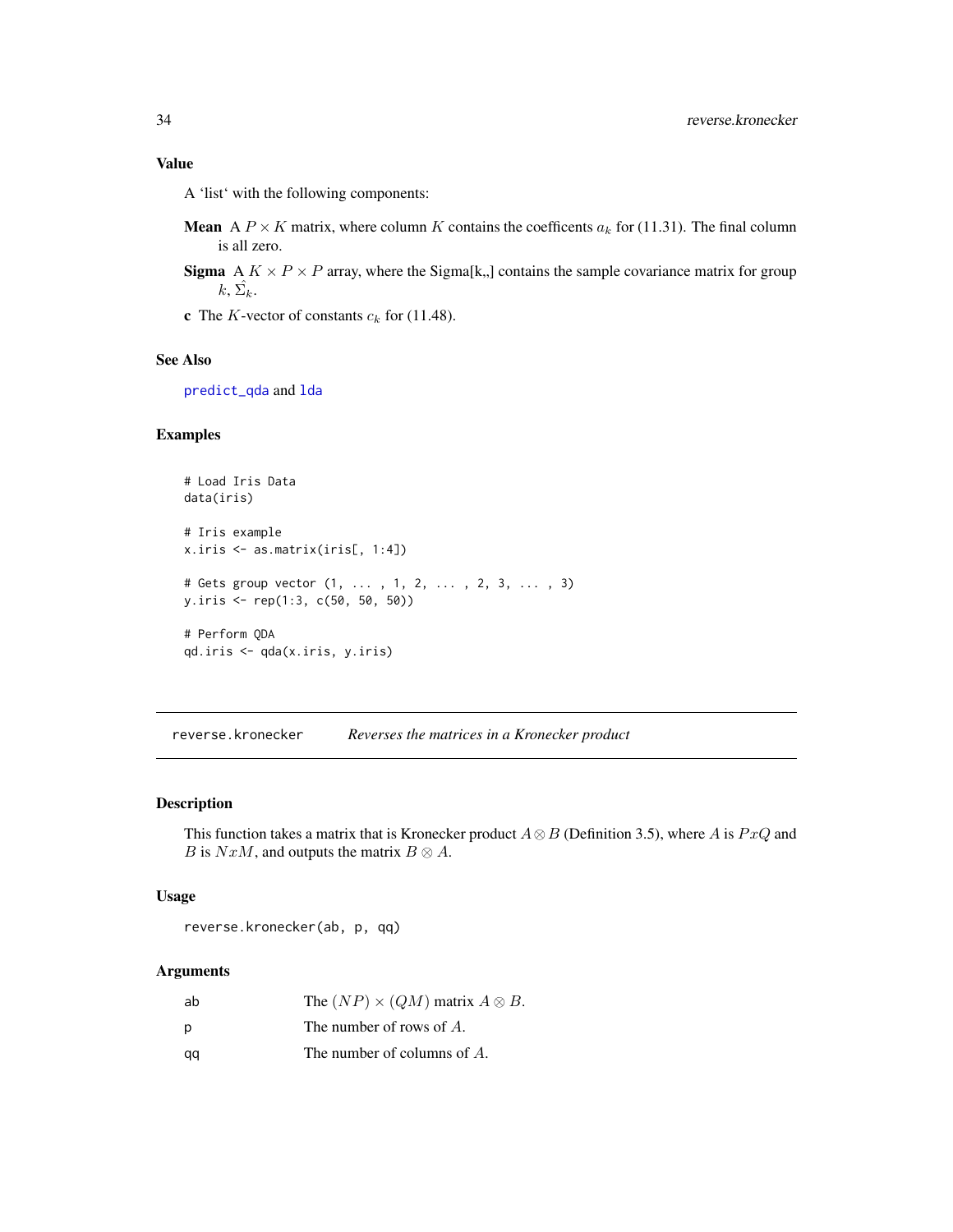#### <span id="page-34-0"></span>SAheart 35

### Value

The  $(NP) \times (QM)$  matrix  $B \otimes A$ .

### See Also

[kronecker](#page-0-0)

### Examples

```
# Create matrices
(A \leq diag(1, 3))(B \leq - matrix(1:6, ncol = 2))
# Perform kronecker
(kron <- kronecker(A, B))
# Perform reverse kronecker product
(reverse.kronecker(kron, 3, 3))
# Perform kronecker again
(kron2 <- kronecker(B, A))
```
SAheart *South African Hearth Disease Data*

#### Description

A retrospective sample of males in a heart-disease high-risk region of the Western Cape, South Africa.

#### Usage

SAheart

### Format

A data frame with 462 observations on the following 10 variables.

sbp systolic blood pressure tobacco cumulative tobacco (kg) ldl low density lipoprotein cholesterol adiposity a numeric vector famhist family history of heart disease, a factor with levels "Absent" and "Present" typea type-A behavior obesity a numeric vector alcohol current alcohol consumption age age at onset chd response, coronary heart disease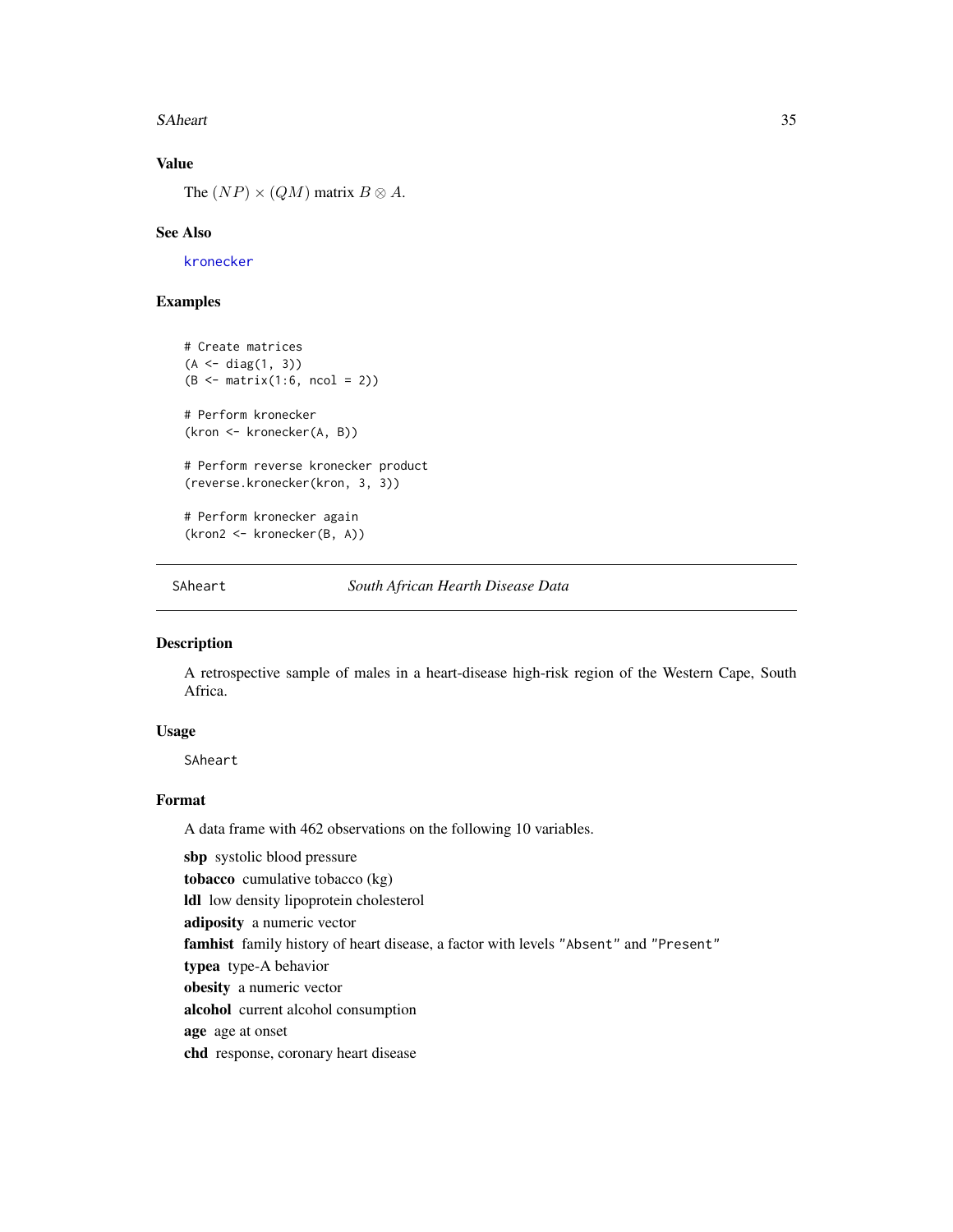### Details

A retrospective sample of males in a heart-disease high-risk region of the Western Cape, South Africa. There are roughly two controls per case of CHD. Many of the CHD positive men have undergone blood pressure reduction treatment and other programs to reduce their risk factors after their CHD event. In some cases the measurements were made after these treatments. These data are taken from a larger dataset, described in Rousseauw et al, 1983, South African Medical Journal.

### Source

Rousseauw, J., du Plessis, J., Benade, A., Jordaan, P., Kotze, J. and Ferreira, J. (1983). Coronary risk factor screening in three rural communities, South African Medical Journal 64: 430–436.

ElemStatLearn, R-Package

<span id="page-35-1"></span>silhouette.km *Silhouettes for* K*-Means Clustering*

#### Description

Find the silhouettes (12.9) for K-means clustering from the data and and the groups' centers.

#### Usage

silhouette.km(x, centers)

#### Arguments

| $\mathsf{x}$ | The $N \times P$ data matrix.                                                                              |
|--------------|------------------------------------------------------------------------------------------------------------|
| centers      | The $K \times P$ matrix of centers (means) for the K Clusters, row k being the center<br>for cluster $K$ . |

#### Details

This function is a bit different from the silhouette function in the cluster package, Maechler et al., 2005.

### Value

The n-vector of silhouettes, indexed by the observations' indices.

#### Examples

```
# Uses sports data.
data(sportsranks)
# Obtain the K-means clustering for sports ranks.
kms <- kmeans(sportsranks, centers = 5, nstart = 10)
```
<span id="page-35-0"></span>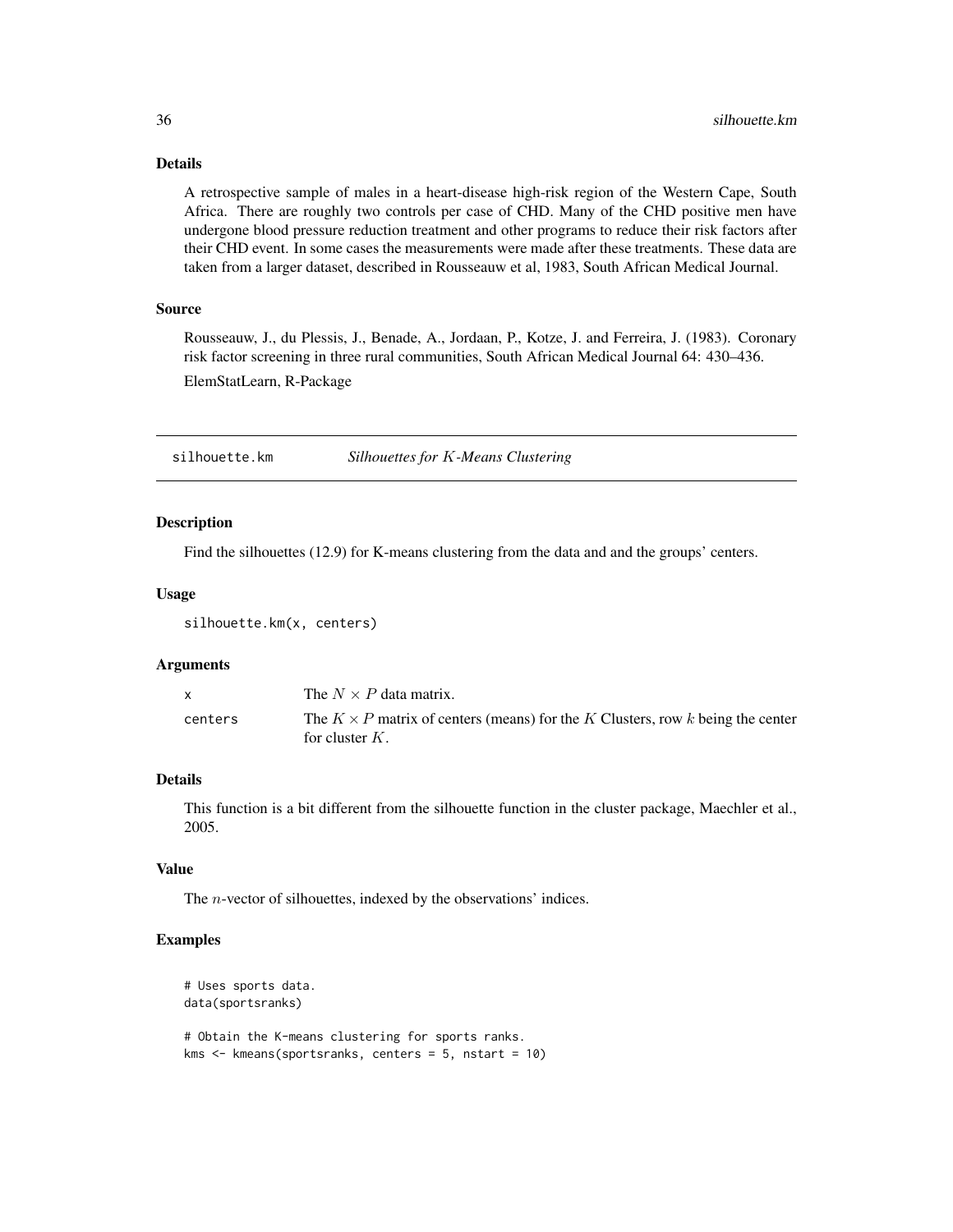<span id="page-36-0"></span>skulls and the set of the set of the set of the set of the set of the set of the set of the set of the set of the set of the set of the set of the set of the set of the set of the set of the set of the set of the set of th

```
# Silhouettes
sil <- silhouette.km(sportsranks, kms$centers)
```
skulls *Egyptian Skulls*

### Description

The data concern the sizes of Egyptian skulls over time, from Thomson and Randall-MacIver [1905]. There are 30 skulls from each of five time periods, so that n = 150 all together.

#### Usage

skulls

#### Format

A double matrix with 150 observations on the following 5 variables.

MaximalBreadth Maximum length in millimeters

BasibregmaticHeight Basibregmatic Height in millimeters

BasialveolarLength Basialveolar Length in millimeters

NasalHeight Nasal Height in millimeters

TimePeriod Time groupings

### Source

A. Thomson and R. Randall-MacIver. Ancient Races of the Thebaid. Oxford University Press, 1905.

softdrinks *Soft Drinks*

#### Description

A data set that contains 23 peoples' ranking of 8 soft drinks: Coke, Pepsi, Sprite, 7-up, and their diet equivalents

#### Usage

softdrinks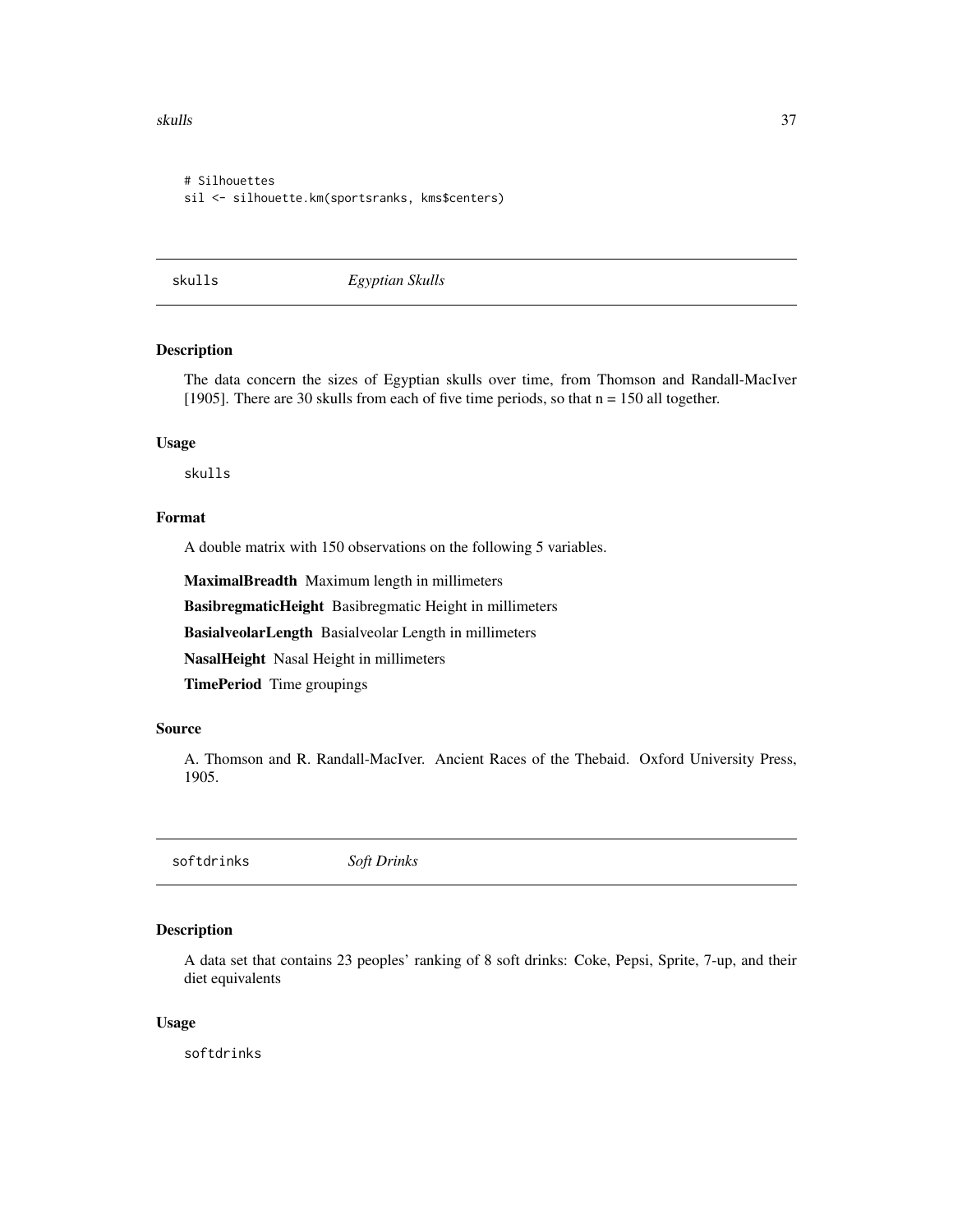### Format

A double matrix with 23 observations on the following 8 variables.

Coke Ranking given to Coke Pepsi Ranking given to Pepsi 7up Ranking given to 7-up Sprite Ranking given to Sprite DietCoke Ranking given to Diet Coke DietPepsi Ranking given to Diet Pepsi Diet7up Ranking given to Diet 7-up DietSprite Ranking given to Diet Sprite

### Source

Data from one of Prof. John Marden's earlier classes

sort\_silhouette *Sort the silhouettes by group*

### Description

Sorts the silhouettes, first by group, then by value, preparatory to plotting.

#### Usage

```
sort_silhouette(sil, cluster)
```
### Arguments

| sil     | The <i>n</i> -vector of silhouette values. |
|---------|--------------------------------------------|
| cluster | The <i>n</i> -vector of cluster indices.   |

### Value

The *n*-vector of sorted silhouettes.

#### See Also

[silhouette.km](#page-35-1)

<span id="page-37-0"></span>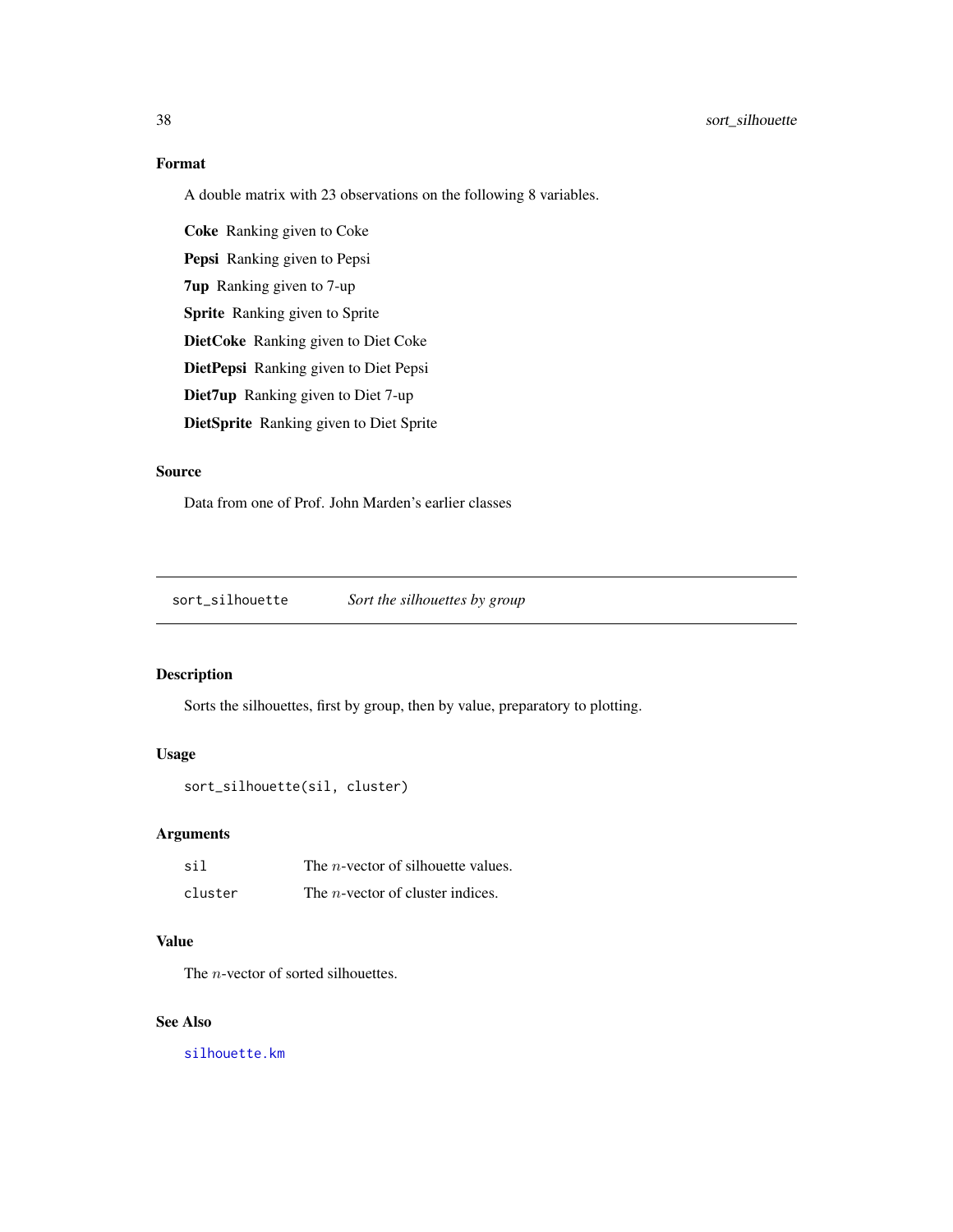#### <span id="page-38-0"></span>Spam 39

### Examples

```
# Uses sports data.
data(sportsranks)
# Obtain the K-means clustering for sports ranks.
kms \leftarrow kmeans(sportsranks, centers = 5, nstart = 10)
# Silhouettes
sil <- silhouette.km(sportsranks, kms$centers)
ssil <- sort_silhouette(sil, kms$cluster)
```
Spam *Spam*

#### Description

In the Hewlett-Packard spam data, a set of  $n = 4601$  emails were classified according to whether they were spam, where "0" means not spam, "1" means spam. Fifty-seven explanatory variables based on the content of the emails were recorded, including various word and symbol frequencies. The emails were sent to George Forman (not the boxer) at Hewlett-Packard labs, hence emails with the words "George" or "hp" would likely indicate non-spam, while "credit" or "!" would suggest spam. The data were collected by Hopkins et al. [1999], and are in the data matrix Spam. ( They are also in the R data frame spam from the ElemStatLearn package [Halvorsen, 2009], as well as at the UCI Machine Learning Repository [Frank and Asuncion, 2010].)

#### Usage

Spam

#### Format

A double matrix with 4601 observations on the following 58 variables.

WFmake Percentage of words in the e-mail that match make.

WFaddress Percentage of words in the e-mail that match address.

WFall Percentage of words in the e-mail that match all.

WF3d Percentage of words in the e-mail that match 3d.

WFour Percentage of words in the e-mail that match our.

WFover Percentage of words in the e-mail that match over.

WFremove Percentage of words in the e-mail that match remove.

WFinternet Percentage of words in the e-mail that match internet.

WForder Percentage of words in the e-mail that match order.

WFmail Percentage of words in the e-mail that match mail.

WFreceive Percentage of words in the e-mail that match receive.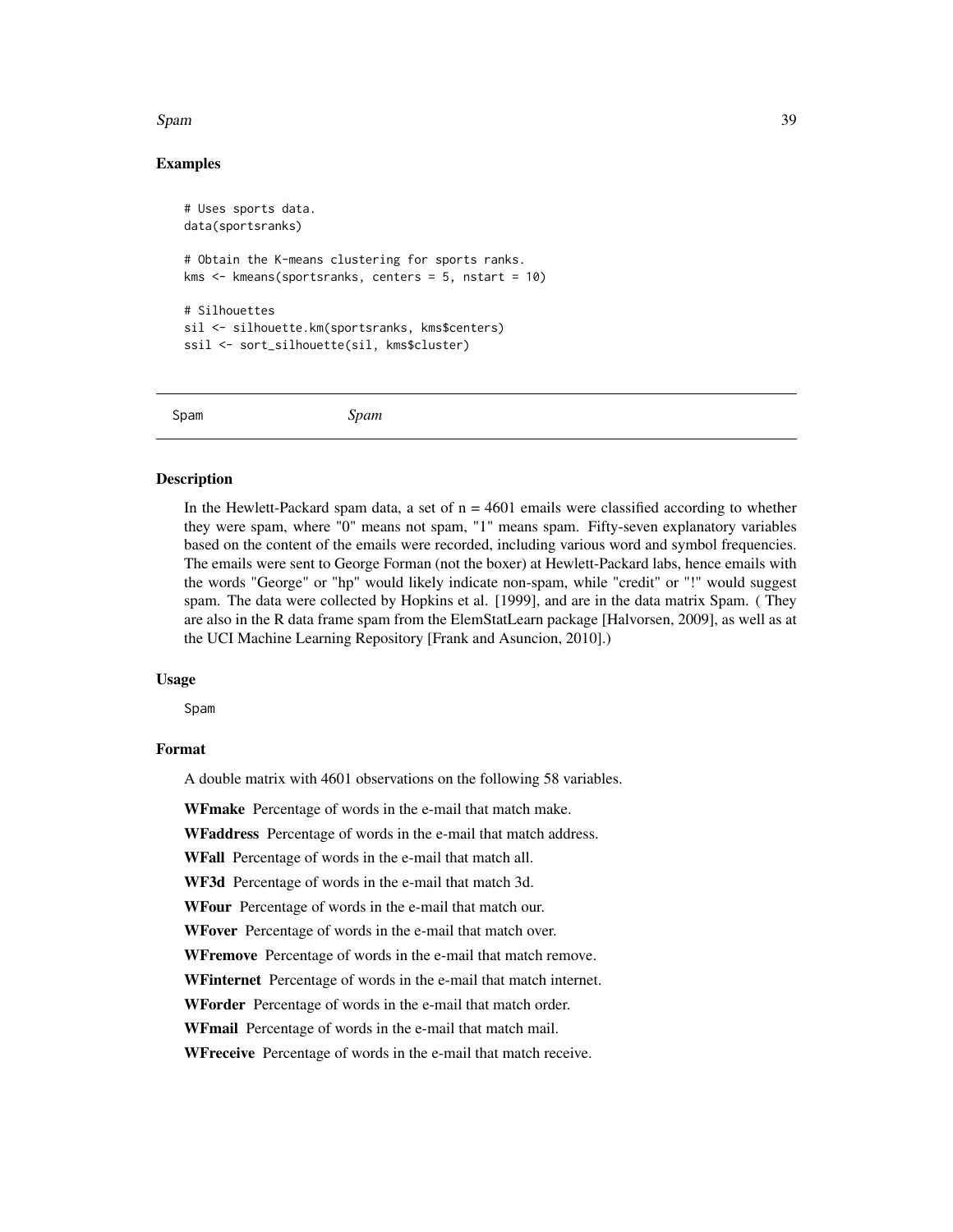WFwill Percentage of words in the e-mail that match will. WFpeople Percentage of words in the e-mail that match people. WFreport Percentage of words in the e-mail that match report. WFaddresses Percentage of words in the e-mail that match addresses. WFfree Percentage of words in the e-mail that match free. WFbusiness Percentage of words in the e-mail that match business. WFemail Percentage of words in the e-mail that match email. WFyou Percentage of words in the e-mail that match you. WFcredit Percentage of words in the e-mail that match credit. WFyour Percentage of words in the e-mail that match your. WFfont Percentage of words in the e-mail that match font. WF000 Percentage of words in the e-mail that match 000. WFmoney Percentage of words in the e-mail that match money. WFhp Percentage of words in the e-mail that match hp. WFgeorge Percentage of words in the e-mail that match george. WF650 Percentage of words in the e-mail that match 650. WFlab Percentage of words in the e-mail that match lab. WFlabs Percentage of words in the e-mail that match labs. WFtelnet Percentage of words in the e-mail that match telnet. WF857 Percentage of words in the e-mail that match 857. WFdata Percentage of words in the e-mail that match data. WF415 Percentage of words in the e-mail that match 415. WF85 Percentage of words in the e-mail that match 85. WFtechnology Percentage of words in the e-mail that match technology. WF1999 Percentage of words in the e-mail that match 1999. WFparts Percentage of words in the e-mail that match parts. WFpm Percentage of words in the e-mail that match pm. WFdirect Percentage of words in the e-mail that match direct. WFcs Percentage of words in the e-mail that match cs. WFmeeting Percentage of words in the e-mail that match meeting. WForiginal Percentage of words in the e-mail that match original. WFproject Percentage of words in the e-mail that match project. WFre Percentage of words in the e-mail that match re. WFedu Percentage of words in the e-mail that match edu. WFtable Percentage of words in the e-mail that match table. WFconference Percentage of words in the e-mail that match conference. CFsemicolon Percentage of characters in the e-mail that match SEMICOLON.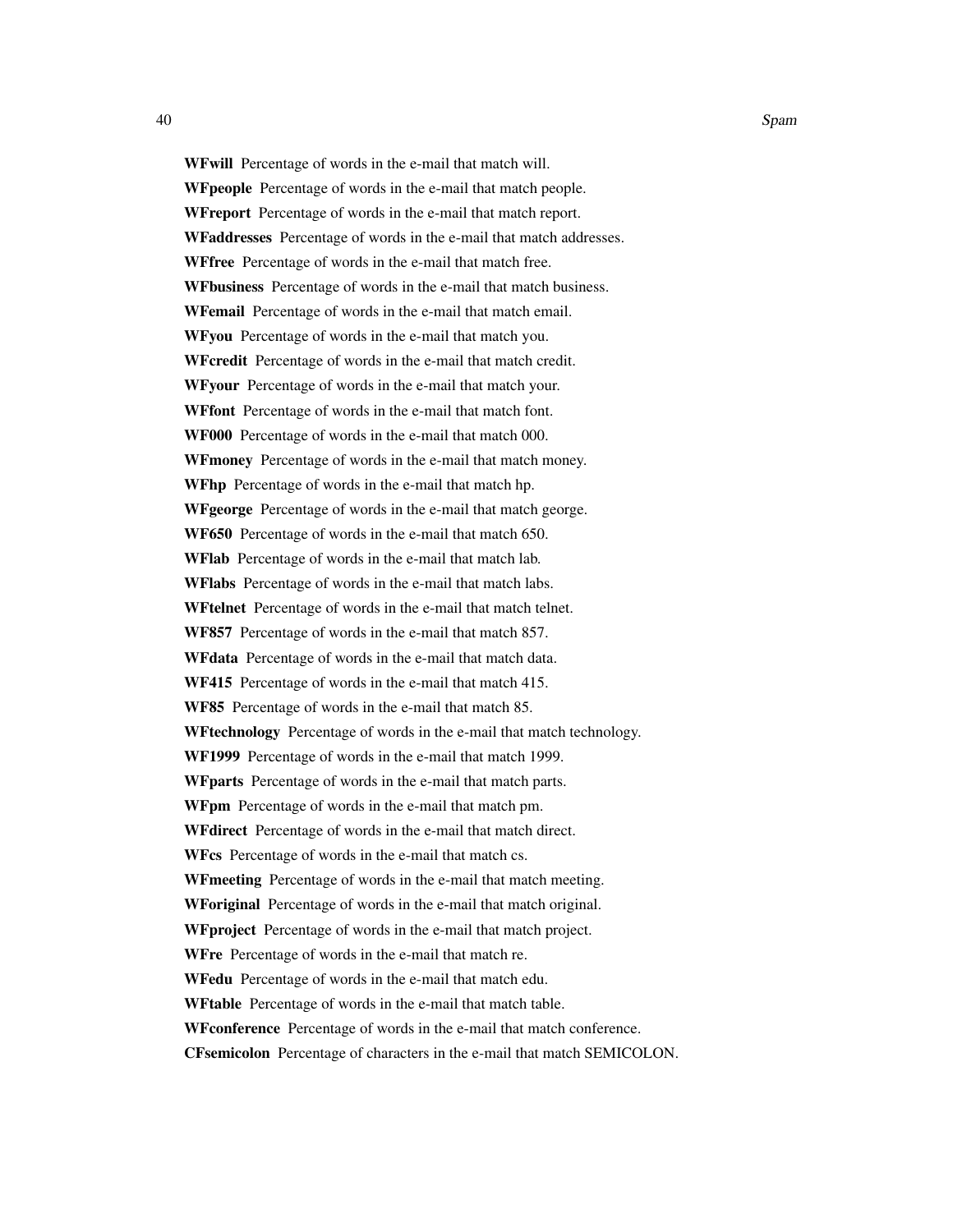### <span id="page-40-0"></span>sportsranks 41

CFparen Percentage of characters in the e-mail that match PARENTHESES.

CFbracket Percentage of characters in the e-mail that match BRACKET.

CFexclam Percentage of characters in the e-mail that match EXCLAMATION.

CFdollar Percentage of characters in the e-mail that match DOLLAR.

CFpound Percentage of characters in the e-mail that match POUND.

CRLaverage Average length of uninterrupted sequences of capital letters.

CRLlongest Length of longest uninterrupted sequence of capital letters.

CRLtotal Total number of capital letters in the e-mail

spam Denotes whether the e-mail was considered spam (1) or not (0), i.e. unsolicited commercial e-mail.

#### Source

Mark Hopkins, Erik Reeber, George Forman, and Jaap Suermondt. Spam data. Hewlett-Packard Labs, 1501 Page Mill Rd., Palo Alto, CA 94304, 1999.

sportsranks *Sports ranking*

#### Description

Louis Roussos asked  $n = 130$  people to rank seven sports, assigning  $#1$  to the sport they most wish to participate in, and #7 to the one they least wish to participate in. The sports are baseball, football, basketball, tennis, cycling, swimming and jogging.

#### Usage

sportsranks

#### Format

A double matrix with 130 observations on the following 7 variables.

Baseball Baseball's ranking out of seven sports.

Football Football's ranking out of seven sports.

Basketball Basketball's ranking out of seven sports.

Tennis Tennis' ranking out of seven sports.

Cycling Cycling's ranking out of seven sports.

Swimming Swimming's ranking out of seven sports.

Jogging Jogging's ranking out of seven sports.

### Source

Data from one of Prof. John Marden's earlier classes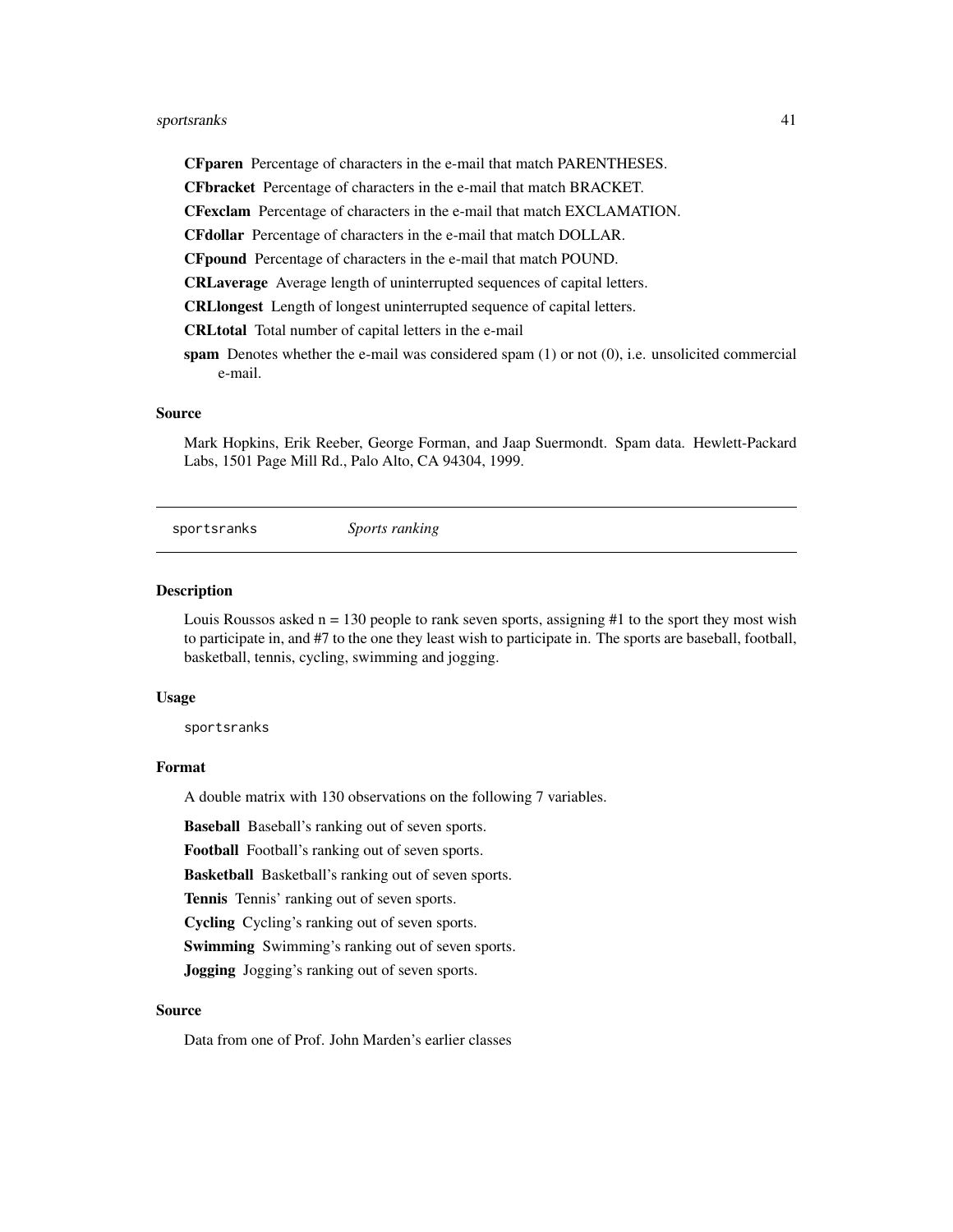<span id="page-41-0"></span>states *States*

### Description

A data set containing several demographic variables on the 50 United States, plus D.C.

### Usage

states

#### Format

A double matrix with 51 observations on the following 11 variables.

Population In thousands

PctCities The percentage of the population that lives in metripolitan areas.

Doctors Number per 100,000 people.

SchoolEnroll The percentage enrollment in primary and secondary schools.

TeacherSalary The average salary of primary and secondary school teachers.

CollegeEnroll The percentage full-time enrollment at college

Crime Violent crimes per 100,000 people

Prisoners Number of people in prison per 10,000 people.

Poverty Percentage of people below the poverty line.

Employment Percentage of people employed

Income Median household income

#### Source

United States (1996) Statistical Abstract of the United States. Bureau of the Census.

### References

http://www.census.gov/statab/www/ranks.html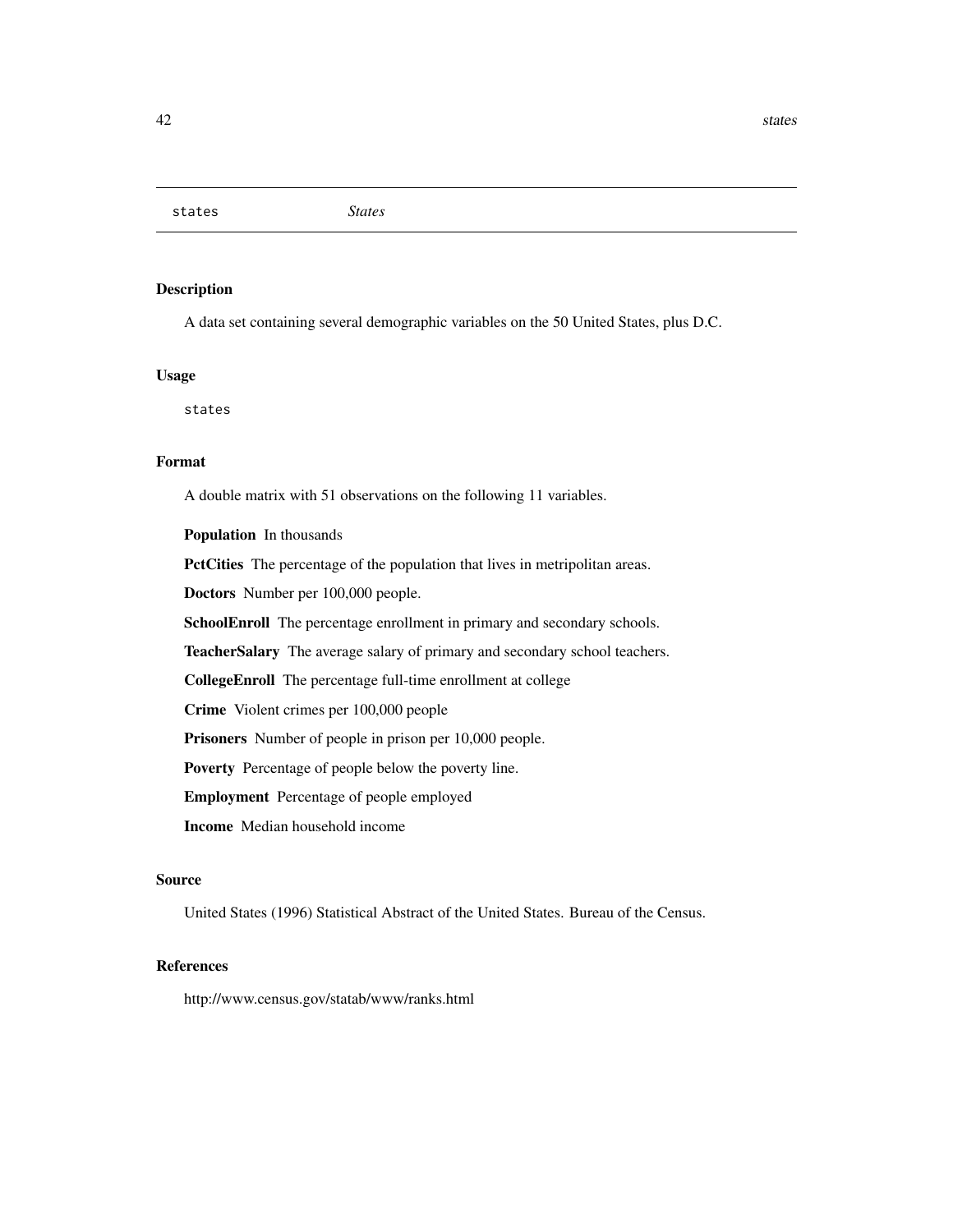<span id="page-42-1"></span><span id="page-42-0"></span>

Takes the traces of a matrix by extracting the diagonal entries and then summing over.

### Usage

tr(x)

### Arguments

x Square matrix  $(Q \times Q)$ 

### Value

Returns a single-value double.

### See Also

[logdet](#page-22-1), [fillout](#page-18-1)

### Examples

# Identity Matrix of size 4, gives trace of 4. tr(diag(4))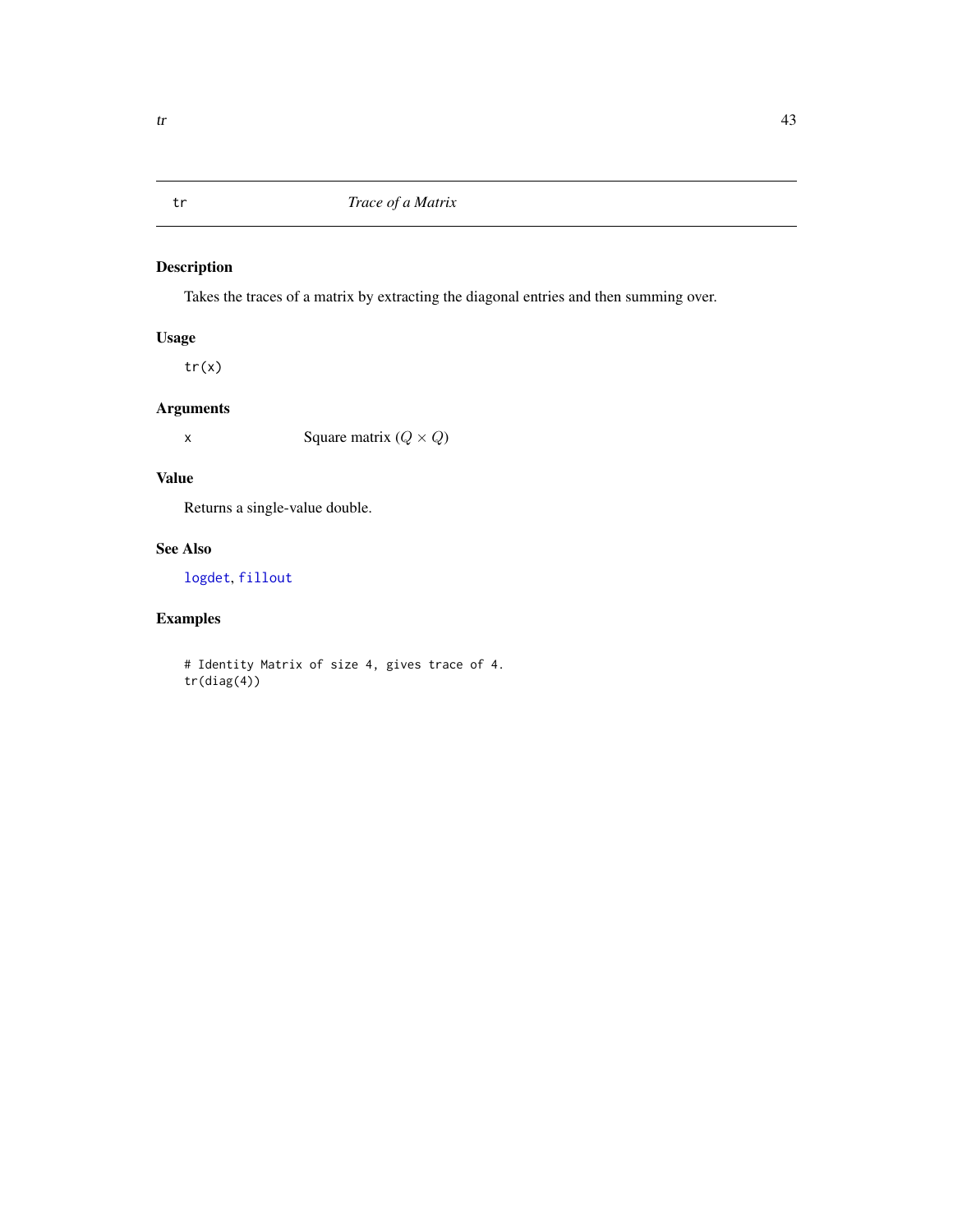# <span id="page-43-0"></span>Index

∗ datasets births, [3](#page-2-0) caffeine, [12](#page-11-0) cars, [13](#page-12-0) cereal, [14](#page-13-0) crabs, [15](#page-14-0) decathlon08, [16](#page-15-0) decathlon12, [17](#page-16-0) election, [18](#page-17-0) exams, [18](#page-17-0) grades, [19](#page-18-0) histamine, [20](#page-19-0) leprosy, [22](#page-21-0) mouths, [23](#page-22-0) painters, [27](#page-26-0) planets, [31](#page-30-0) prostaglandin, [33](#page-32-0) SAheart, [35](#page-34-0) skulls, [37](#page-36-0) softdrinks, [37](#page-36-0) Spam, [39](#page-38-0) sportsranks, [41](#page-40-0) states, [42](#page-41-0) births, [3](#page-2-0) bothsidesmodel, [3,](#page-2-0) *[5](#page-4-0)[–9](#page-8-0)*

```
bothsidesmodel.chisquare, 4, 4, 6–9
bothsidesmodel.df, 4, 5, 5, 7–9
bothsidesmodel.hotelling, 4–6, 6, 8, 9
bothsidesmodel.lrt, 4–7, 7, 9
bothsidesmodel.mle, 4–8, 8, 10, 11
bsm.fit, 10, 11
bsm.simple, 10, 11
```
caffeine, [12](#page-11-0) cars, [13](#page-12-0) cereal, [14](#page-13-0) crabs, [15](#page-14-0)

decathlon08, [16](#page-15-0)

decathlon12, [17](#page-16-0) election, [18](#page-17-0) exams, [18](#page-17-0) fillout, [19,](#page-18-0) *[23](#page-22-0)*, *[43](#page-42-0)* grades, [19](#page-18-0) histamine, [20](#page-19-0) imax, [21,](#page-20-0) *[32](#page-31-0)* kronecker, *[35](#page-34-0)* lda, [21,](#page-20-0) *[34](#page-33-0)* leprosy, [22](#page-21-0) logdet, *[19](#page-18-0)*, [23,](#page-22-0) *[43](#page-42-0)* mouths, [23](#page-22-0) negent, [24,](#page-23-0) *[25,](#page-24-0) [26](#page-25-0)* negent2D, *[24](#page-23-0)*, [25,](#page-24-0) *[26](#page-25-0)* negent3D, *[24,](#page-23-0) [25](#page-24-0)*, [26](#page-25-0) optim, *[26](#page-25-0)* painters, [27](#page-26-0) pcbic, [28,](#page-27-0) *[29](#page-28-0)[–31](#page-30-0)* pcbic.stepwise, *[28](#page-27-0)*, [29,](#page-28-0) *[30,](#page-29-0) [31](#page-30-0)* pcbic.subpatterns, *[28,](#page-27-0) [29](#page-28-0)*, [30,](#page-29-0) *[31](#page-30-0)* pcbic.unite, *[28](#page-27-0)[–30](#page-29-0)*, [30](#page-29-0) planets, [31](#page-30-0) predict\_qda, [32,](#page-31-0) *[33,](#page-32-0) [34](#page-33-0)* prostaglandin, [33](#page-32-0) qda, *[32](#page-31-0)*, [33](#page-32-0) reverse.kronecker, [34](#page-33-0) SAheart, [35](#page-34-0) silhouette.km, [36,](#page-35-0) *[38](#page-37-0)*